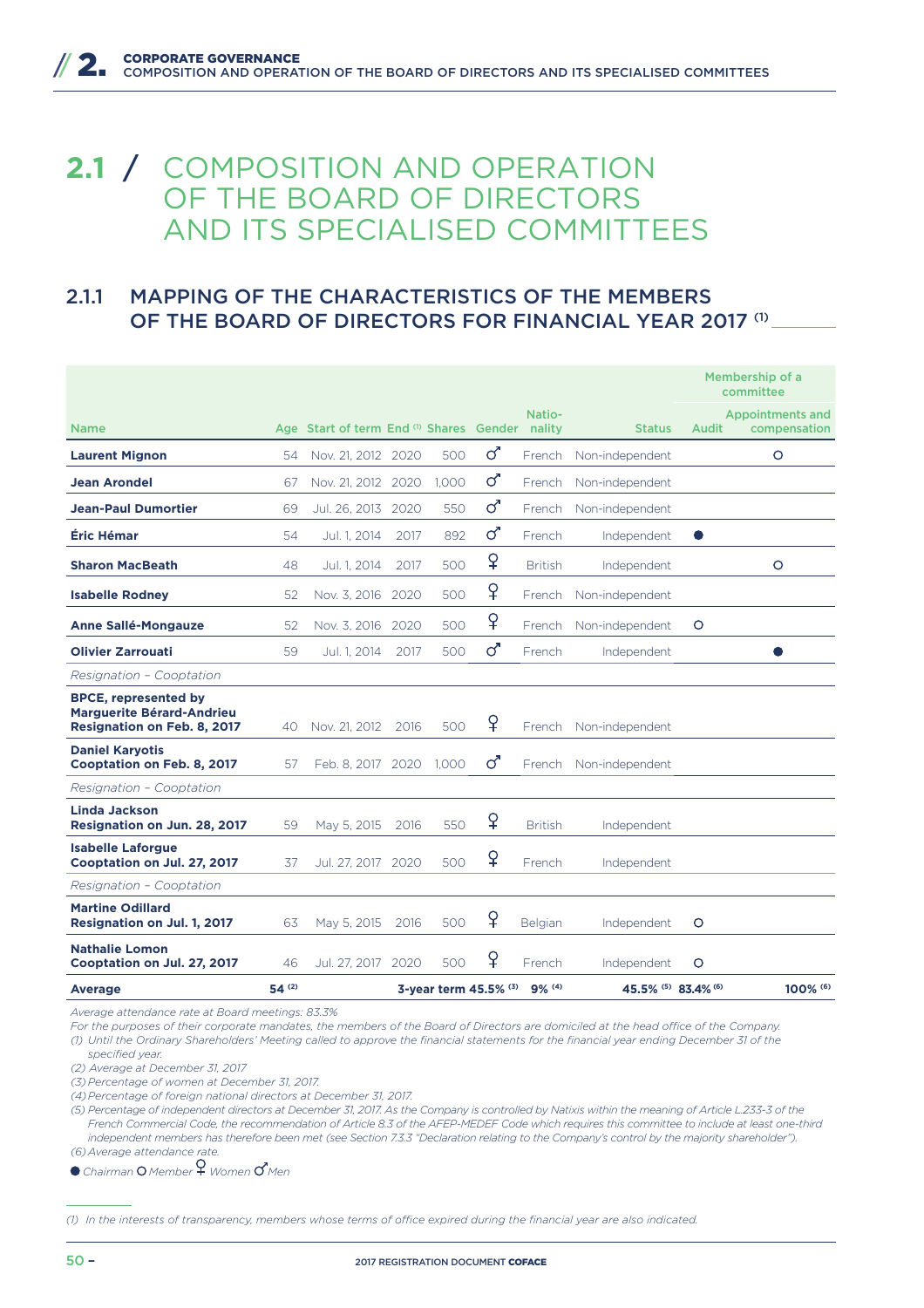### 2.1.2 EXPERIENCE AND TERMS OF OFFICE OF THE MEMBERS OF THE BOARD OF DIRECTORS



## Laurent **MIGNON**

Chairman of the Board of Directors

since November 21, 2012

#### **FRENCH NATIONALITY** *54 years*

**ATTENDANCE RATE** *100%*

#### **EXPIRATION DATE OF THE TERM**

*Ordinary Shareholders' Meeting called to approve the financial statements for the year ended December 31, 2020*

#### **CURRICULUM VITAE**

Laurent Mignon is Chief Executive Officer (CEO) of Natixis and a *member of the BPCE Management Board. Graduate of HEC and the Stanford Executive Program, Laurent Mignon worked for more than 10 years in various positions at Banque Indosuez, from the trading floor to corporate banking. In 1996, he joined Schroeders Bank in London,*  then AGF in 1997 as Chief Financial Officer. He was appointed to the *Executive Committee in 1998, then became Deputy CEO in charge of*  Banque AGF, AGF Asset Management and AGF Immobilier in 2002. *He became Chief Executive Officer (CEO) in charge of the Life and Financial Services and Credit Insurance Departments in 2003 and Chairman of the Executive Committee in 2006. From September 2007 to May 2009, he was Associate Manager at Oddo et Cie alongside Philippe Oddo.*

#### **PRINCIPAL TERMS OF OFFICE AND DUTIES OUTSIDE THE COFACE GROUP**

#### **During financial year 2017**

- $\blacktriangleright$  Chief Executive Officer (CEO) of Natixis (1)
- ▶ Member of the Management Board of BPCE
- $\blacktriangleright$  Chairman of the Board of Directors of Natixis Global Asset Management
- ▶ Chairman of the Board of Directors of Natixis Assurances
- f Director of: Arkema (1), AROP (Association pour le rayonnement de l'opéra) and Peter J. Solomon Company LLC

#### **During the past five years and which are no longer held**

- $\blacktriangleright$  Director of Sequana (1), Lazard Ltd (1)
- **Permanent representative of Natixis: non-voting member of BPCE**

*(1) Listed company.*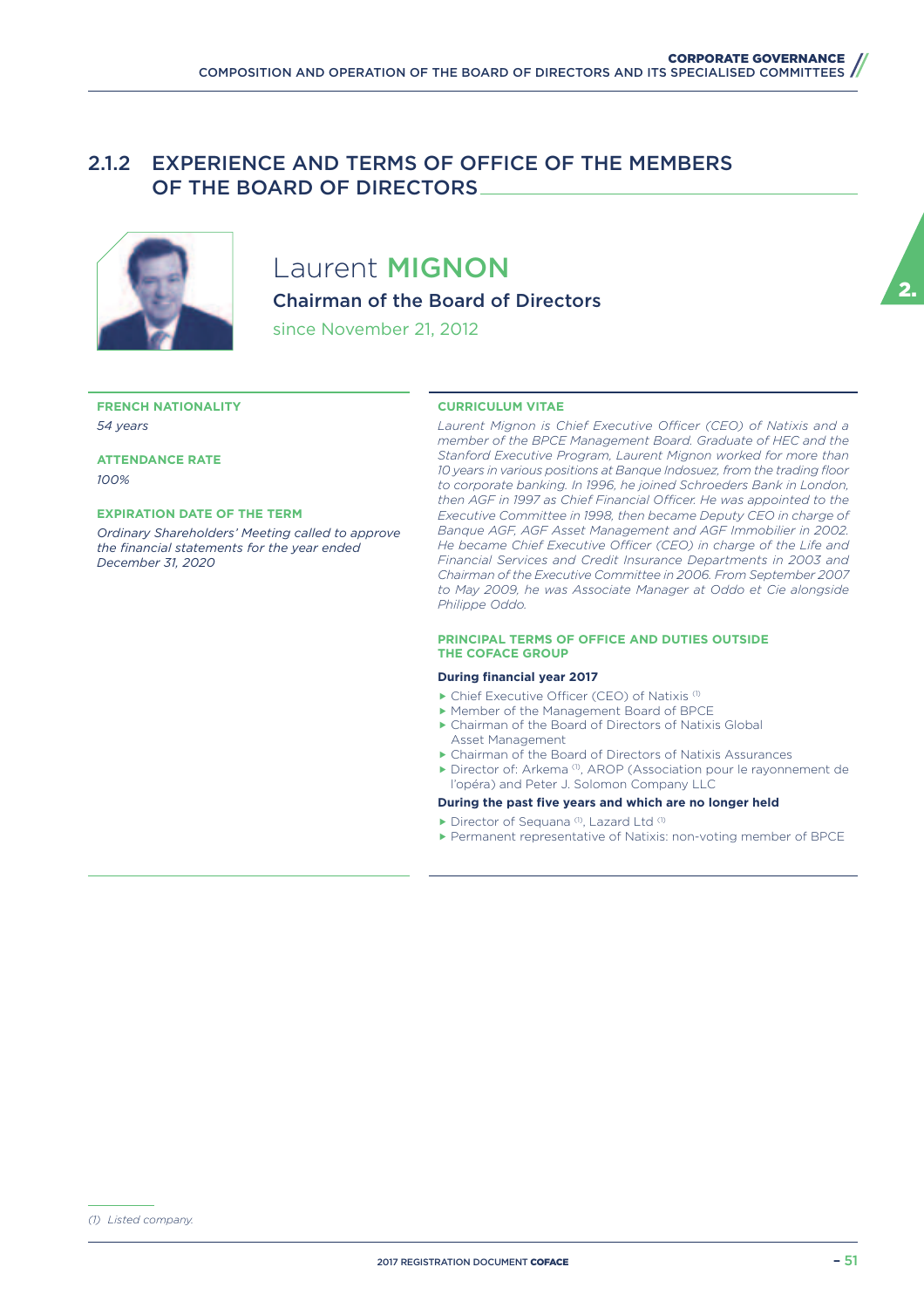

## Jean ARONDEL **Director**

since November 21, 2012

#### **FRENCH NATIONALITY** *67 years*

**ATTENDANCE RATE** *100%*

#### **EXPIRATION DATE OF THE TERM**

*Ordinary Shareholders' Meeting called to approve the financial statements for the year ended December 31, 2020*

#### **CURRICULUM VITAE**

Jean Arondel, an engineer and HEC graduate, is the Chairman of the *Steering and Supervisory Board of Caisse d'Epargne Loire-Centre. He has performed executive functions within various companies of the industrial sector, the cosmetics sector and the financial sector, and was also a director at Natixis Lease.*

#### **PRINCIPAL TERMS OF OFFICE AND DUTIES OUTSIDE THE COFACE GROUP**

#### **During financial year 2017**

- $\blacktriangleright$  Chairman of the Steering and Supervisory Board of Caisse d'Epargne Loire-Centre
- f Chairman of the Board of Directors of Société Locale d'Épargne Pays Chartrain et Drouais
- **Director of CE Holding Participations of the BPCE group**
- Mon-voting member of the BPCE Supervisory Board
- $\blacktriangleright$  Chairman of the Board of Directors of the Fédération Nationale des Caisses d'Epargne
- f Chairman of the Compensation Committee of Caisse d'Epargne Loire-Centre
- f Chairman of the Appointments Committee of Caisse d'Epargne Loire-Centre
- f Member of the Board of Directors of the Caisse d'Epargne Loire-Centre corporate foundation
- f Member of the Audit Committee of Caisse d'Epargne Loire-Centre
- f Member of the Risks Committee of Caisse d'Epargne Loire-Centre
- $\triangleright$  Chairman of the Association pour l'Histoire des CEP
- $\blacktriangleright$  Vice-Chairman of World Savings Bank Institute (WSBI)
- ▶ Co-manager: SNC Ecureuil 5 rue Masseran

- f Director of NATIXIS LEASE (SA) for Caisse d'Epargne Loire-Centre
- f Chairman of the Fondation Caisse d'Epargne Loire-Centre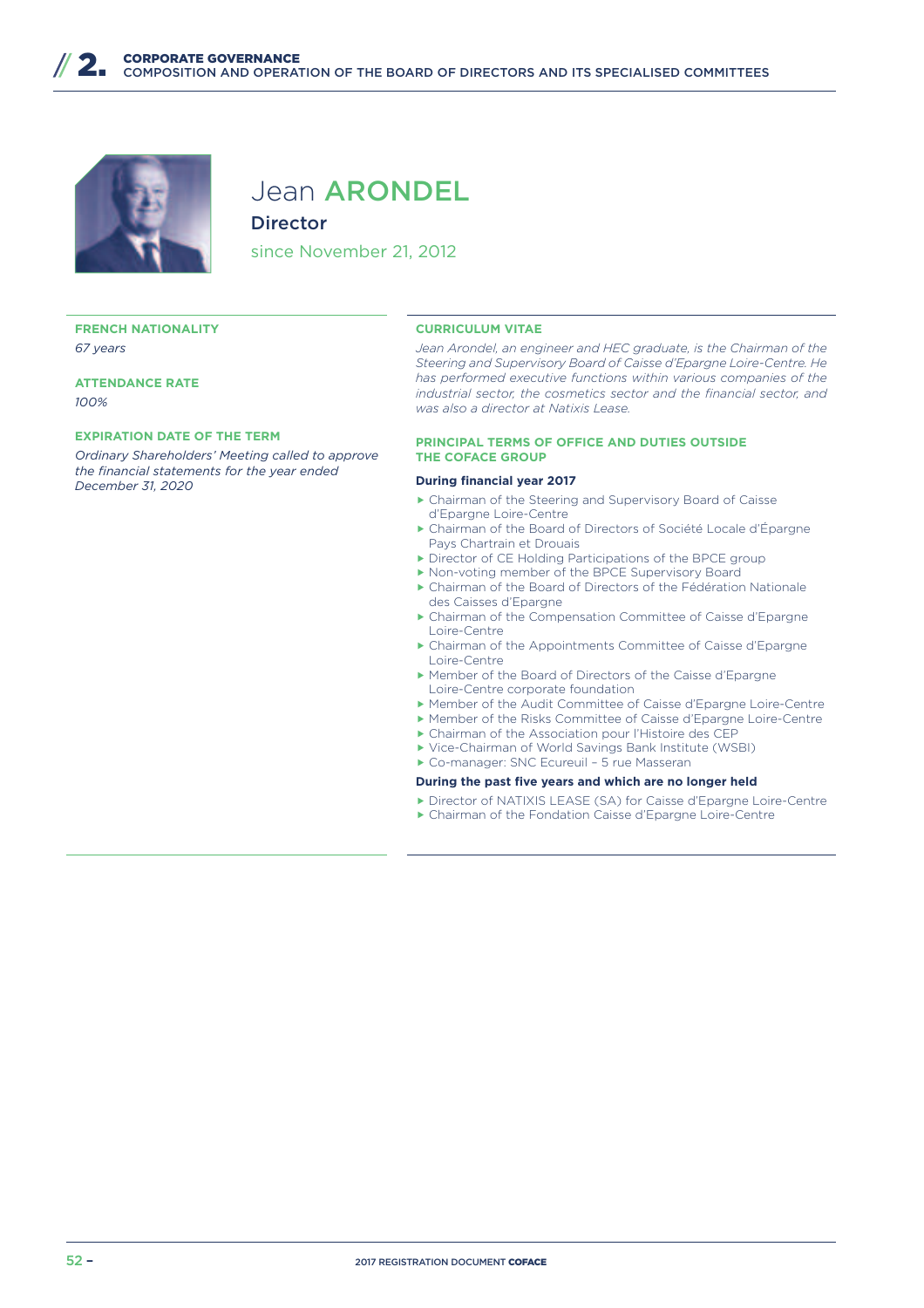

## Jean-Paul DUMORTIER Director

since July 26, 2013

#### **FRENCH NATIONALITY** *69 years*

**ATTENDANCE RATE** *100%*

#### **EXPIRATION DATE OF THE TERM**

*Ordinary Shareholders' Meeting called to approve the financial statements for the year ended December 31, 2020*

#### **CURRICULUM VITAE**

*Jean-Paul Dumortier, a graduate of the Institut d'études politiques de*  Paris and a former student of ENA, has been Chairman of the Board of *Directors of Banque Populaire Rives de Paris since 2013. After starting his career in the financial sector, he became Chairman and Chief Executive Officer (CEO) of Foncière Paris France from 2005 to 2012, and has been director of Banque Populaire Rives de Paris since 2004.*

#### **PRINCIPAL TERMS OF OFFICE AND DUTIES OUTSIDE THE COFACE GROUP**

#### **During financial year 2017**

- ▶ Chairman of Holding Wilson 250 SAS
- ▶ Chairman of the Board of Directors of SCM Habitat Rives de Paris
- f Chairman of the Board of Directors of Banque Populaire Rives de Paris
- ▶ Chairman of Imocominvest OPCI
- ▶ Chairman of Imocominvest 2 OPCI
- **F** Director of Crédit Foncier de France
- **During the past five years and which are no longer held**
- **Director of SOVAFIM**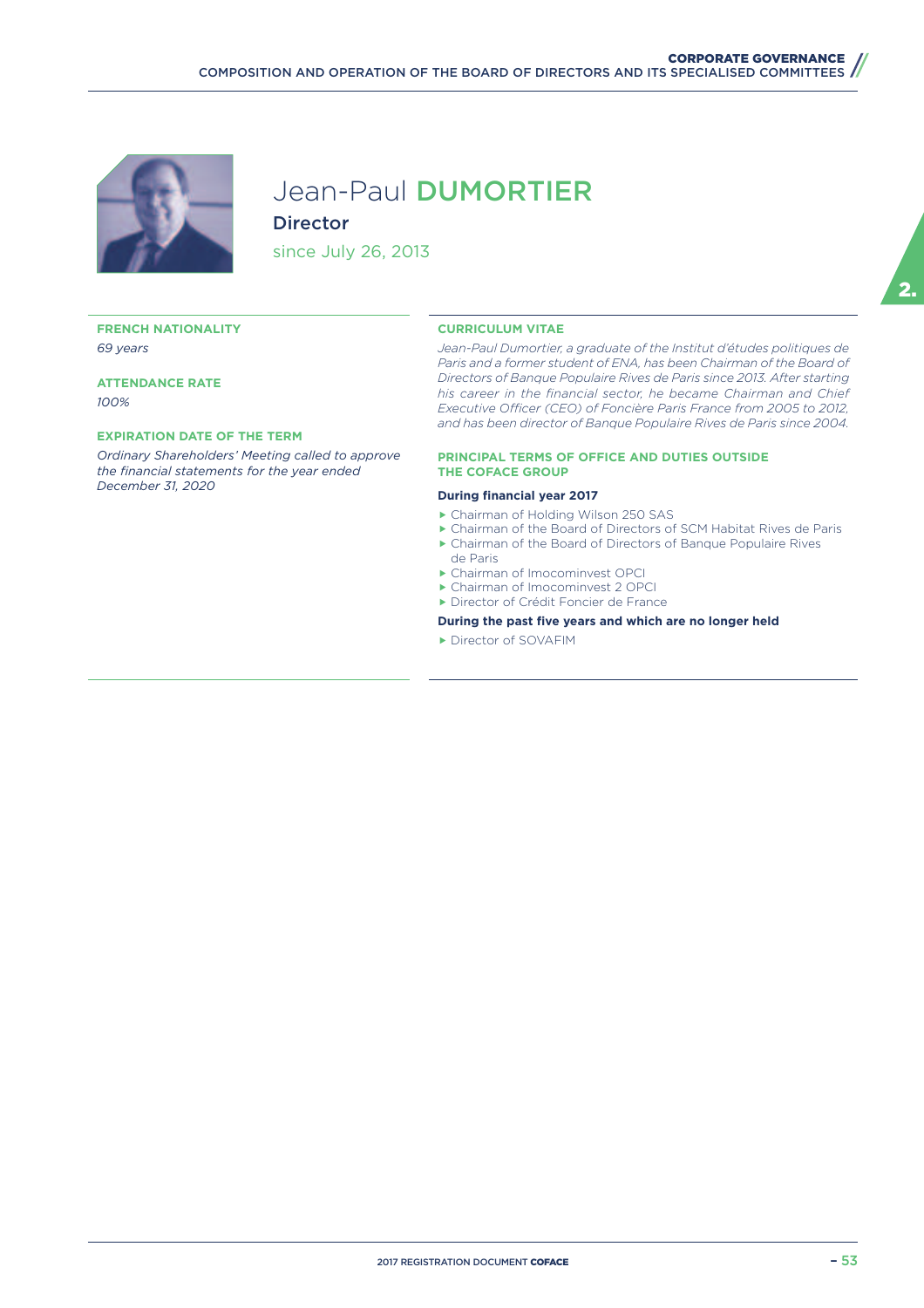

## Éric HÉMAR Independent director since July 1, 2014

#### **FRENCH NATIONALITY** *54 years*

**ATTENDANCE RATE** *50%*

#### **EXPIRATION DATE OF THE TERM <sup>(1)</sup>**

*Ordinary Shareholders' Meeting called to approve the financial statements for the year ended December 31, 2017*

#### **CURRICULUM VITAE**

*Éric Hémar, a former ENA student, began his career at the Cour des comptes before joining the Ministry of Equipment, Transportation and Tourism in 1993, where he served as Technical Adviser to minister Bernard Bosson. In 1995, he joined the Sceta group, and then Geodis as company secretary. He left Geodis Logistics in March 2001 to create the ID Logistics group. Mr Hémar has been Chairman and Chief Executive Officer (CEO) of the ID Logistics group*<sup>(2)</sup> since 2010.

#### **PRINCIPAL TERMS OF OFFICE AND DUTIES OUTSIDE THE COFACE GROUP**

#### **During financial year 2017**

- ▶ Chairman and Chief Executive Officer (CEO) of ID Logistics group<sup>(2)</sup>
- ▶ Chief Executive Officer: IDL Supply Chain South Africa, IDL Fresh South Africa, ID Assets (Taiwan)
- ▶ Chairman: ID Logistics, ID Logistics France, ID Logistics France 3, ID Logistics Mayotte, ID Logistics Océan Indien, Ficopar, Timler, Les Parcs du Lubéron Holding, IDL Bucharest
- $\triangleright$  Chairman of the Board of Directors: France Paquets, ID Logistics (Nanjing) Business Consultation, ID Logistics Nanjing, ID Logistics Taiwan,
- **F** Director: ID Logistics China Holding Hong Kong, ID Logistics Switzerland SA, ID Logistics Nanjing, ID Logistics Taiwan, ID Logistics (Nanjing) Business Consultation, France Paquets, ID Logistics group, ID Logistics Belgium, IDE Enterprise (Taiwan)
- ▶ Member of the Supervisory Board: Dislogic, ID Logistics Polska **Permanent representative of Les Parcs du Luberon Holding,**
- Chairman of SAS Les Parcs du Luberon 1 **Permanent representative of ID Logistics, Chairman of SAS ID**
- Logistics France 9, SAS ID Logistics France 10, SAS IDL Logistics Selective 6, SAS ID Logistics Selective 7, SAS ID Logistics France 13, SAS ID Logistics France 14, SAS ID Logistics France 15
- ▶ Permanent representative of ID Projets to the Board of Directors of Froid Combi
- ▶ Manager: FC Logistique R&D, ID Logistics Maroc, ID Logistics **Training**

- $\triangleright$  Chief Executive Officer: IDL Logistics (Mauritius)
- f Director: ID Logistics, ID Logistics La Réunion, ID Logistics (Mauritius)

*<sup>(1)</sup> Proposal to renew his term at the Shareholders' Meeting of May 16, 2018 (see Section 7.7 "Resolutions submitted to the Combined Shareholders' Meeting of May 16, 2018").*

*<sup>(2)</sup> Listed company.*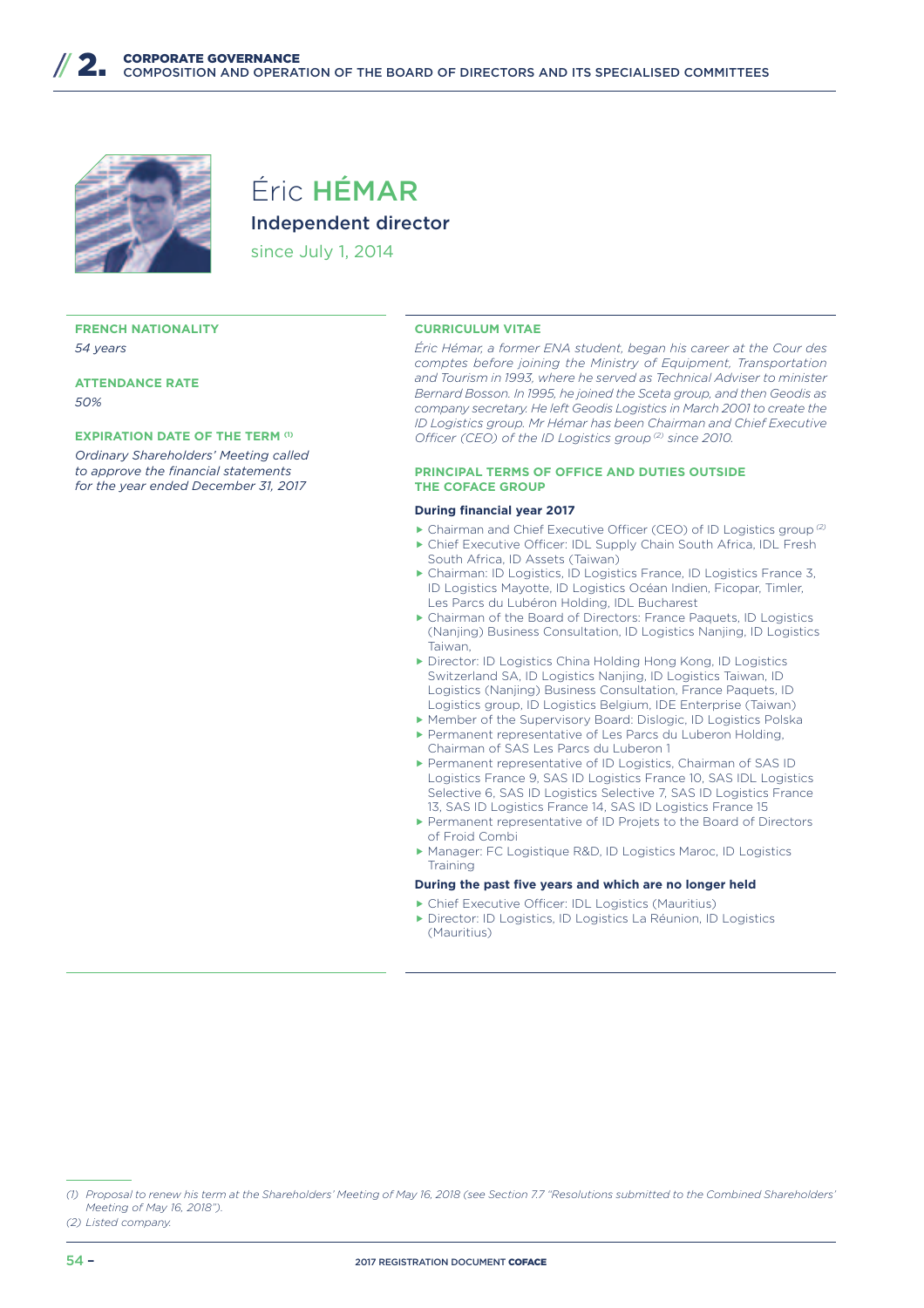

## Sharon MACBEATH Independent director

since July 1, 2014

#### **BRITISH NATIONALITY** *48 years*

**ATTENDANCE RATE** *83.3%*

#### **EXPIRATION DATE OF THE TERM (1)**

*Ordinary Shareholders' Meeting called to approve the financial statements for the year ended December 31, 2017*

#### **CURRICULUM VITAE**

*Sharon MacBeath has a degree in psychology and management from the University of Glasgow, holds a Master's Degree in Human Resources from the Sorbonne, and has an EMBA from INSEAD. After creating the EMDS consulting company, which specialises in the recruitment, selection and development of highly promising young people with international profiles, she has worked in France since 1991 in the field of human resources. She held the position of Director of Human Resources for the pharmacy and beauty line of the Rexam group before becoming the Director of Human Resources and Communications*  for Redcats, a company in the Kering group (formerly PPR) in 2005. *Sharon MacBeath has been Head of Human Resources and member of the Executive Committee of the Rexel group since November 2013. She has been a member of the Tarkett group Management Board and Director of Human Resources since January 2017.*

#### **PRINCIPAL TERMS OF OFFICE AND DUTIES OUTSIDE THE COFACE GROUP**

#### **During financial year 2017**

- f Member of the Management Board and Executive Committee, Director of Human Resources and Communication for the Tarkett group (2) (since January 3, 2017)
- $\blacktriangleright$  Director on the Supervisory Board of Hermes International (2)
- $\blacktriangleright$  Member of the Hermes International Audit Committee (2)

- $\blacktriangleright$  Director of Group Human Resources, member of the Executive Committee of Rexel<sup>(2)</sup>
- **F** Director of Human Resources and Communication, member of the Executive Committee of Redcats

*<sup>(1)</sup> Proposal to renew his term at the Shareholders' Meeting of May 16, 2018 (see Section 7.7 "Resolutions submitted to the Combined Shareholders' Meeting of May 16, 2018").*

*<sup>(2)</sup> Listed company.*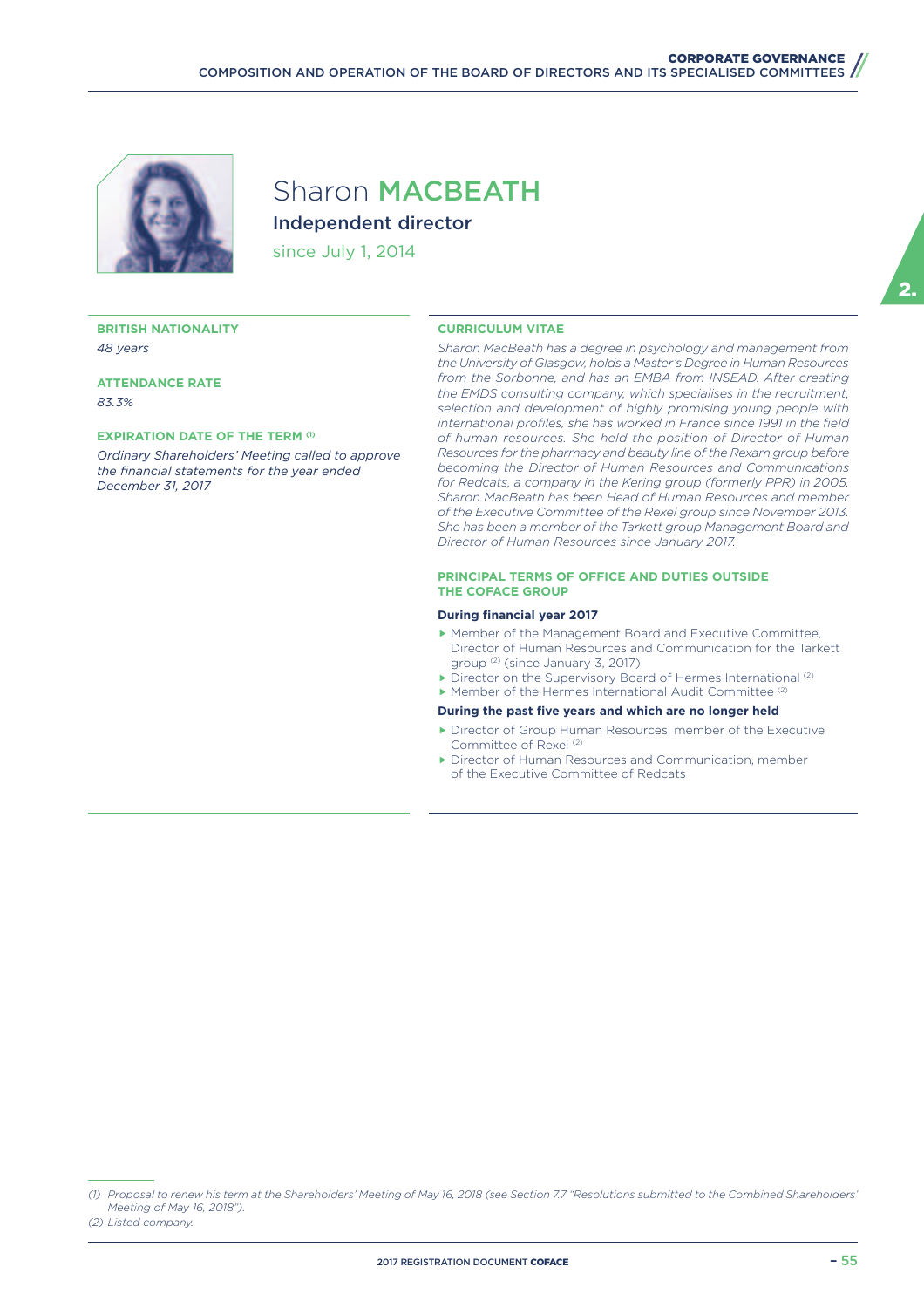

## Isabelle RODNEY **Director**

since November 3, 2016

#### **FRENCH NATIONALITY** *52 years*

**ATTENDANCE RATE** *66.7%*

#### **EXPIRATION DATE OF THE TERM**

*Ordinary Shareholders' Meeting called to approve the financial statements for the year ended December 31, 2020*

#### **CURRICULUM VITAE**

*Isabelle Rodney has been a member of the Management Board of Caisse d'Epargne Côte d'Azur since August 2008. She is in charge of the finance and expertise division and oversees in this respect the Financial Department, the Accounting and Tax Department, the Commitments and Recovery Department as well as the Banking*  Back Office Department. A graduate of the Paris École supérieure de *commerce and the Stanford Executive Program, holder of a degree in business law and an actuary diploma, she worked between 1986 and 1993 as broker, trader and treasurer in various financial organisations (Coficoba, BMF, Casden Banque Populaire). Inside the Banque Populaire group, she was later appointed Sub-director in the Casden group, in charge of the Treasury, ALM, planning and Management Control. In 2001, she joined the Caisse nationale des Caisses d'Epargne (CNCE), where she held the position of Director of the Planning and ALM Department. She then was appointed Director of the Financial Performance Department in 2007, after following the corporate officers course of the Caisse d'Epargne group.*

#### **PRINCIPAL TERMS OF OFFICE AND DUTIES OUTSIDE THE COFACE GROUP**

#### **During financial year 2017**

- f Chairman of CAZ Foncière 2 SAS
- ▶ Member of the Management Board of CECAZ SA
- ▶ Permanent representative of CECAZ on the Board of Directors of AEW Foncière Ecureuil
- ▶ Chairman of the Board of Directors of MURACEF SA
- **During the past five years and which are no longer held**
- $\blacktriangleright$  None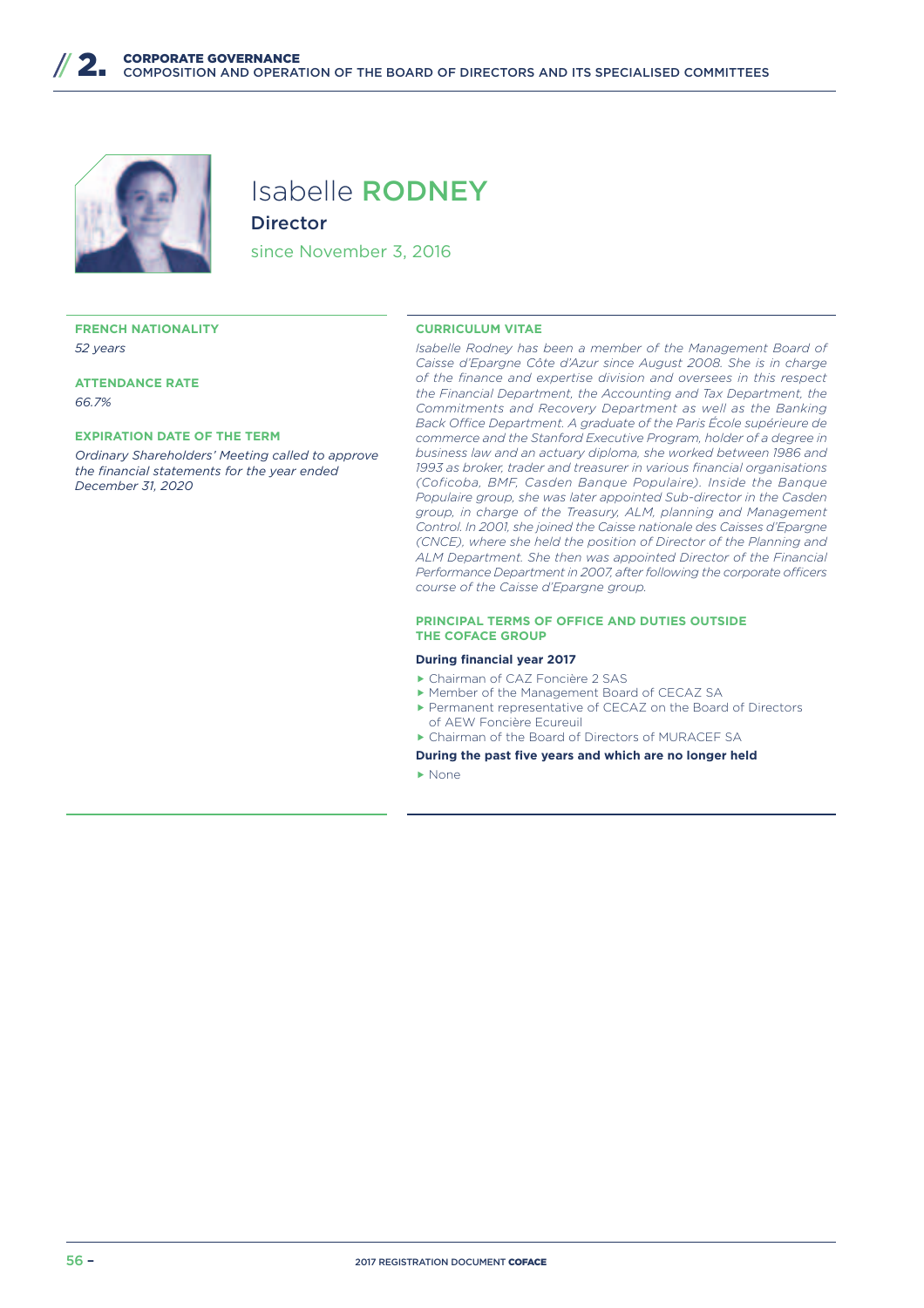

## Anne SALLÉ-MONGAUZE Director

since November 3, 2016

#### **FRENCH NATIONALITY** *52 years*

**ATTENDANCE RATE** *83.3%*

#### **EXPIRATION DATE OF THE TERM**

*Ordinary Shareholders' Meeting called to approve the financial statements for the year ended December 31, 2020*

#### **CURRICULUM VITAE**

*Anne Sallé-Mongauze graduated from the Paris Institut d'études politques and holds a postgraduate degree in economics and finance. She started her career in 1987 at the AMF, in the inspection division. In 1995, she joined the Banque Populaire group as Deputy Manager for the organisation of the Equity Capital Markets Department and participated in the steering of various growth operations in 2001. In 2006, she was appointed M&A Manager at Natixis, before becoming Director of Strategy in 2013. On August 25, 2014, she was appointed*  Chief Executive Officer of Compagnie européenne de garanties et *cautions, a subsidiary of Natixis.*

#### **PRINCIPAL TERMS OF OFFICE AND DUTIES OUTSIDE THE COFACE GROUP**

#### **During financial year 2017**

- f Chief Executive Director of Compagnie européenne de garanties et cautions (CEGC)
- ▶ Manager of: CEGC Conseil, SCI SACCEF Champs Élysées, SCI SACCEF La Boétie

- ▶ Chief Executive Officer (CEO) of NATIXIS HCP
- **Director of HCP NA LLC (United States)**
- **F** Permanent representative for Natixis HCP on the Board of Directors of: Kompass International Neuenschwander SA, ELLISPHERE
- **Permanent representative for CEGC on the Board of Directors** of SIAGI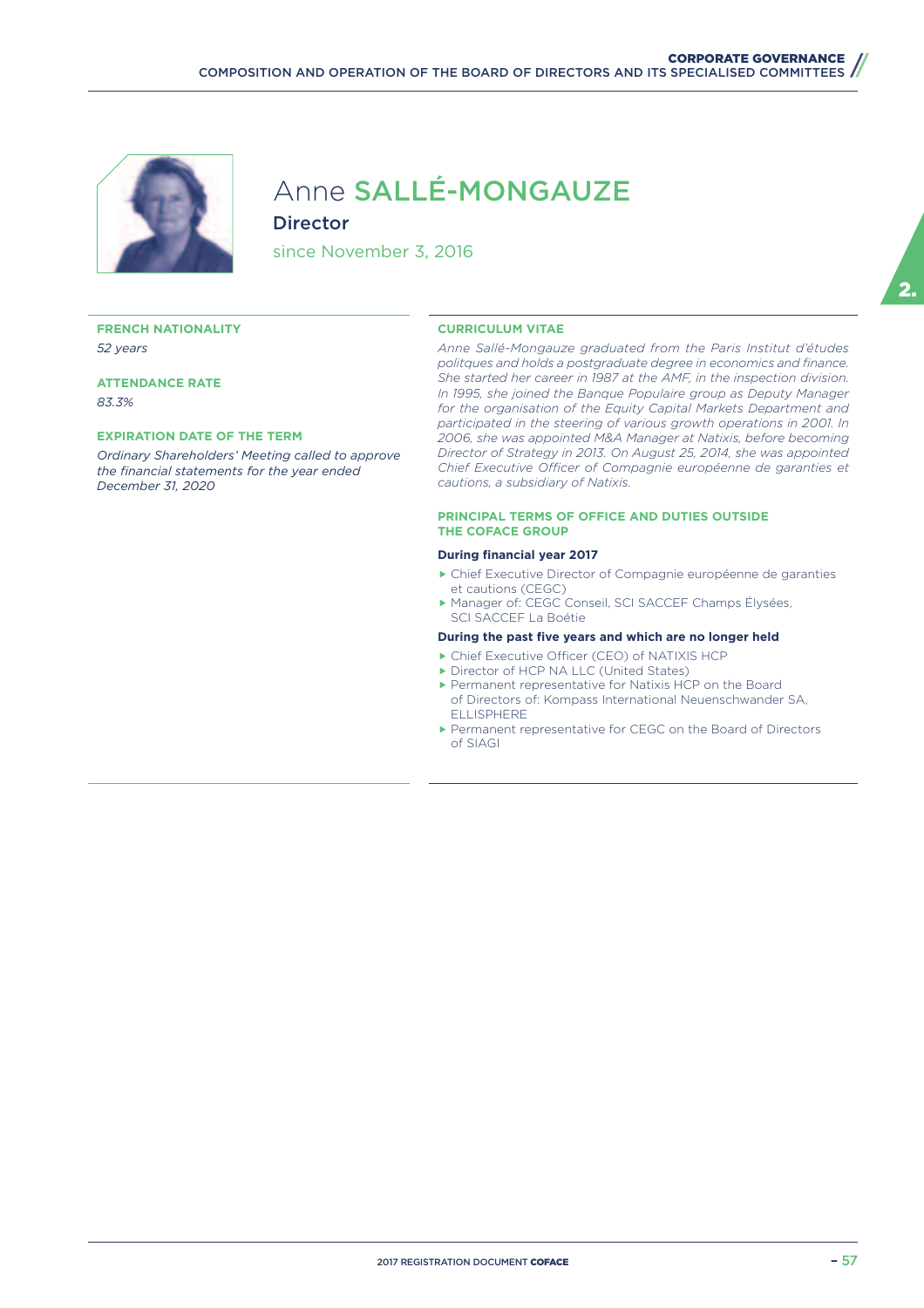

## Olivier ZARROUATI Independent director

since July 1, 2014

#### **FRENCH NATIONALITY** *59 years*

**ATTENDANCE RATE** *100%*

#### **EXPIRATION DATE OF THE TERM (1)**

*Ordinary Shareholders' Meeting called to approve the financial statements for the year ended December 31, 2017*

#### **CURRICULUM VITAE**

*Olivier Zarrouati, is a former student at the École polytechnique and an engineering graduate of the École nationale supérieure de l'aéronautique (SUPAERO) and of the Harvard Kennedy School of Cambridge. After beginning his career as an engineer in the armaments sector, he held the positions of engineer and Head of Major Projects at the CNES (Centre national d'études spatiales) from 1982 to 1988, and then at Matra Marconi Space from 1989 to 1994. He joined Intertechnique, which was purchased by Zodiac in 1999, as Head of External Development and Subsidiary Control. He subsequently performed various functions within the Zodiac Aerospace group, in particular as Chief Executive*  Officer (CEO) of the Aerosafety Systems segment and as CEO of *aeronautical activities. From 2007 to 2017, he was Chairman of the Management Board and Director of the Executive Committee of the Zodiac Aerospace group. He has also been Chairman of the Fondation Institut supérieur de l'aéronautique et de l'Espace SUPAERO since 2011. In 2017 he founded his own company, Thélème.*

#### **PRINCIPAL TERMS OF OFFICE AND DUTIES OUTSIDE THE COFACE GROUP**

#### **During financial year 2017**

▶ Chairman of Thélème SASU

- f Chairman of: Zodiac Aerotechnics, GEAD
- **Director: Icore GmbH (Germany), HeathTechna (United States)** and Chairman of the Management Board and member of the Executive Committee of Zodiac Aerospace (2)
- f Chairman: Zodiac Engineering, Sicma Aero Seat Services (United States), Zodiac US Corporation (United States), Fondation ISAE-SUPAERO
- **F** Director: Air cruisers Company LLC (United States), Avox Systems Inc. (United States), C&D Aerospace Canada Co. (Canada), C&D Zodiac inc. (United States), Esco (United States) formerly Engineering Arresting Systems (United States), Zodiac Interconnect UK Ltd (formerly Icore) (United Kingdom), Mag Aerospace Industries Inc. (United States), Zodiac Parachutes Industries of Southern Africa Pty (South Africa), Zodiac Aerospace UK Ltd (United Kingdom), Zodiac Seats France, Monogram Train LLC (United States), Sicma Aero Seat Services (United States) ▶ Member of the GIFAS Board
- Member of GEAD

*<sup>(1)</sup> Proposal to renew his term at the Shareholders' Meeting of May 16, 2018 (see Section 7.7 "Resolutions submitted to the Combined Shareholders' Meeting of May 16, 2018")*

*<sup>(2)</sup> Listed company.*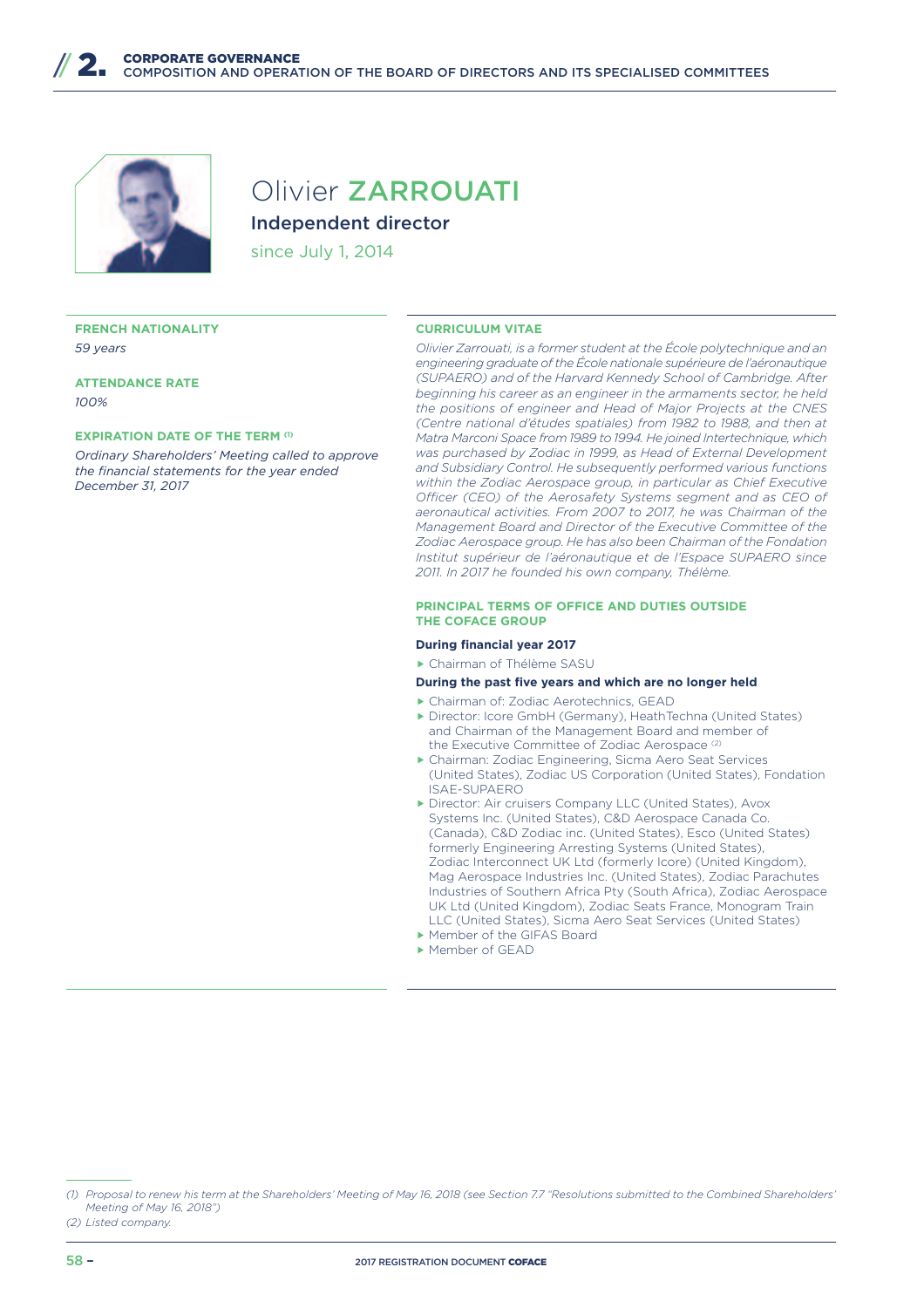During 2017, three new directors – Daniel Karyotis, Isabelle Laforgue and Nathalie Lomon – were coopted for the remaining terms of BPCE, represented by Marguerite Bérard-Andrieu, Linda Jackson and Martine Odillard, following their resignation, as follows:

## BPCE, represented by Marguerite BÉRARD-ANDRIEU

### Resignation on February 8, 2017 (2)

### **Director**

since November 21, 2012

**FRENCH NATIONALITY** *40 years*

**ATTENDANCE RATE** *0%*

#### **EXPIRATION DATE OF THE TERM**

*Ordinary Shareholders' Meeting called to approve the financial statements for the year ended December 31, 2016 (2)*

#### **CURRICULUM VITAE**

*Marguerite Bérard-Andrieu (representative of BPCE) is Deputy CEO*  - Strategy, Legal Affairs, General Secretariat and Compliance for the *BPCE group, and a member of its General Management Committee. A graduate of the Institut d'études politiques de Paris and of Princeton University, and an alumna of ENA, she began her career in 2004 at the French Tax Inspectorate. From 2007 to 2010, she was a Technical Adviser and then an Adviser to the French presidency, in charge of*  employment and social protection issues. She then directed the office *of the Ministry of Labour, Employment and Health from November 2010 to May 2012.*

#### **PRINCIPAL TERMS OF OFFICE AND DUTIES OUTSIDE THE COFACE GROUP**

#### **During financial year 2017**

- f Member of the BPCE Management Board and CEO in charge of Group Finances, Strategy, Legal Affairs and General Secretariat for the management bodies
- **Example 1** Permanent BPCE representative: to the Board of Directors of Natixis and to the Board of Directors of Crédit Foncier de France
- Deputy CEO and permanent BPCE representative to the Board of Directors of CE Holding Participations
- $\blacktriangleright$  Director of SCOR (1), Havas (1)

#### **During the past five years and which are no longer held**

- f Chairman of the Board of Directors and Chairman of Issoria
- $\blacktriangleright$  Chairman of the Board of Directors of Meilleurtaux
- ▶ Chairman of: S-Money, Oterom Holding
- **Permanent representative of the BPCE group: on the Board of** Directors of Banque Palatine, on the Supervisory Board of FLCP, Chairman of the Board of Directors and Chairman of BPCE Domaines, Chairman of Issoria, Chairman of Issoria SAS, Chairman of Issoria International Trading SAS
- Permanent representative of CE Holding Promotion to the Board of Directors of Nexity<sup>(1)</sup>
- **Director of: Maisons France Confort (1), Natixis Coficiné, BPCE** International et Outre-Mer
- Permanent representative of GCE Participations on the Board of Directors of Demain
- Deputy CEO Strategy, Legal Affairs, General Secretariat and Compliance for the BPCE group
- ▶ Chairman of the Board of Directors of S-Money

*(1) Listed company.*

*<sup>(2)</sup> BPCE, represented by Marguerite Bérard-Andrieu, resigned on February 8, 2017. In light of this, at the meeting of February 8, 2017, Mr Daniel Karyotis, CEO of Banque Populaire Auvergne Rhône Alpes, was coopted as director by the Board of Directors. During the Combined Shareholders' Meeting of May 17, 2017, the directorship of Mr. Daniel Karyotis was renewed for a period of four years expiring at the end of the Shareholders' Meeting convened to approve the financial statements for the financial year ending December 31, 2020.*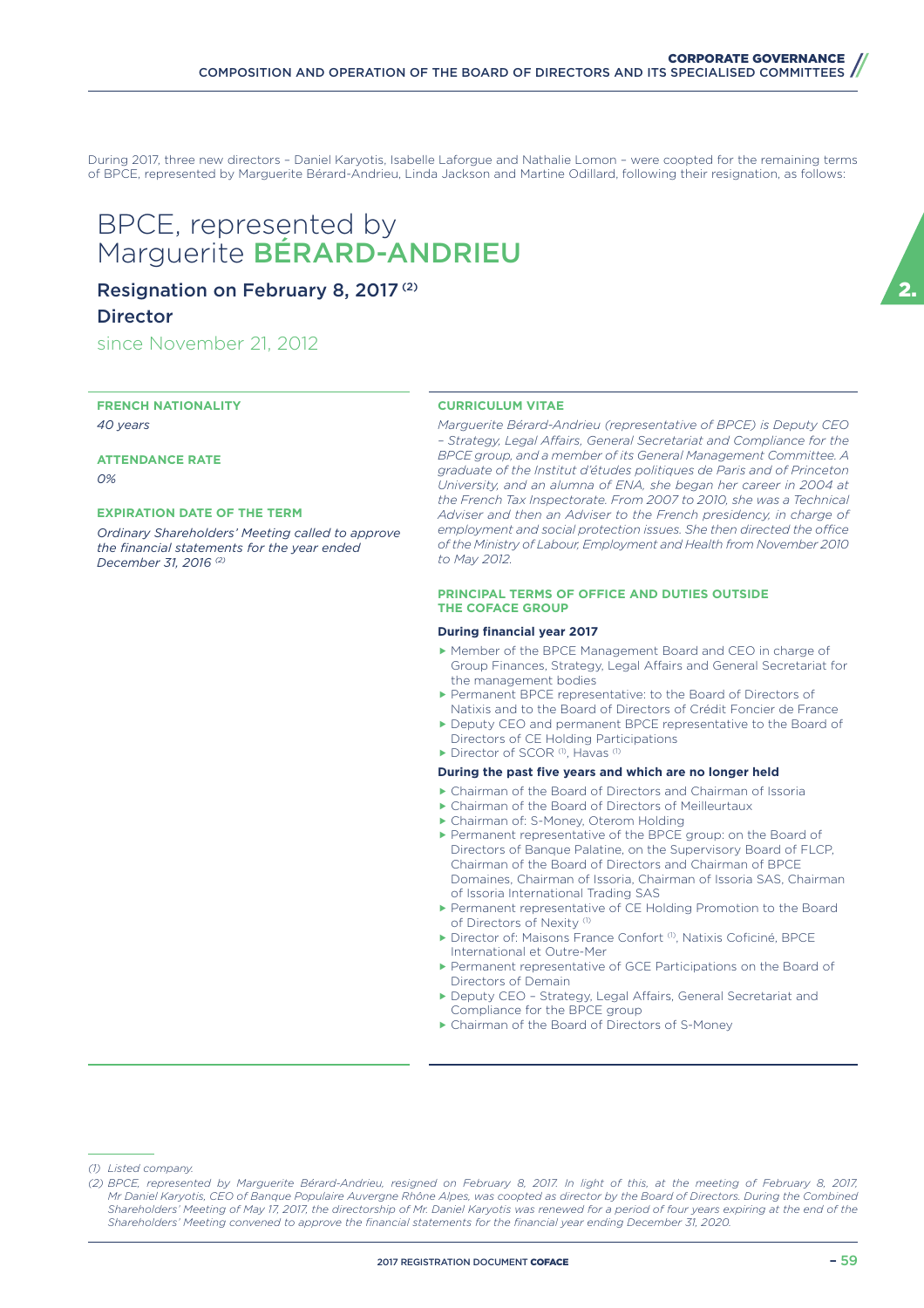

## Daniel KARYOTIS

Coopted on February 8, 2017

#### **Director**

since February 8, 2017

#### **FRENCH NATIONALITY** *57 years*

**ATTENDANCE RATE** *100%*

#### **EXPIRATION DATE OF THE TERM**

*Ordinary Shareholders' Meeting called to approve the financial statements for the year ended December 31, 2020*

#### **CURRICULUM VITAE**

*Daniel Karyotis is Chief Executive Officer of Banque Populaire Auvergne Rhône Alpes. He graduated from Sciences Po Paris with a Master's degree in econometrics and also has a degree from Sorbonne University's Centre de Perfectionnement d'Analyse Financière in Paris. Daniel Karyotis is also a member of the Société française des analystes financiers (SFAF). After commencing his career with Société Générale in the financial markets from 1985 to 1987, he went on to hold financial analyst positions at Standard & Poor's. He then joined Caisse d'Epargne Champagne Ardennes (CECA), where he occupied various senior management positions from 1992 to 1997. He sat on the Management Board of Caisse d'Epargne du Pas de Calais from 1998 to 2001 and was Chairman of the Management Board of CECA from*  2002 to 2007. In 2007, he was appointed Chief Executive Officer of *Banque Palatine until 2012, when he was appointed member of the Management Board of BPCE in charge of Finance, Risks and Operations, a position he occupied until 2016.*

#### **PRINCIPAL TERMS OF OFFICE AND DUTIES OUTSIDE THE COFACE GROUP**

#### **During financial year 2017**

- $\blacktriangleright$  Chief Executive Officer (CEO) of Banque Populaire Auvergne Rhône Alpes
- ▶ Non-voting member of the BPCE Supervisory Board
- f Member of the Board of Directors, Chairman of Banque de Savoie
- Permanent representative of Banque Populaire Auvergne Rhône Alpes, director: i-BP, Pramex International
- Permanent representative of Banque Populaire Auvergne Rhône Alpes, non-voting member: Siparex
- **Permanent representative of Banque Populaire Auvergne Rhône** Alpes, Chairman: Garibaldi Capital Développement and SAS Sociétariat

- **Permanent representative of Banque Populaire Auvergne Rhône** Alpes, director: Compagnie des Alpes (1)
- ▶ Permanent representative of BPCE, director of Natixis (1), Crédit Foncier de France, CE Holding Promotion
- $\blacktriangleright$  Member of the Board of Directors of Nexity (1)

*<sup>(1)</sup> Listed company.*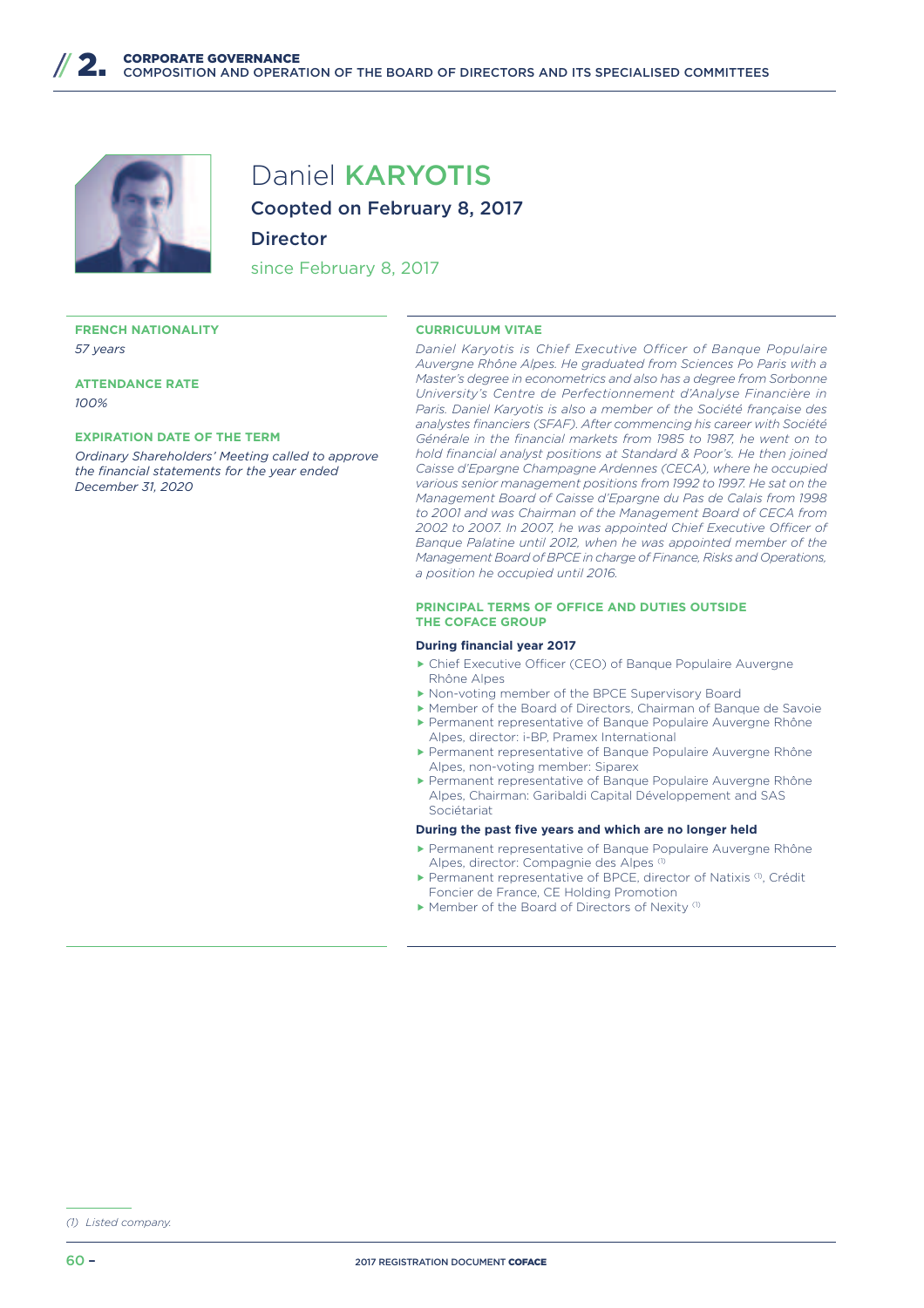## Linda JACKSON

Resignation on June 28, 2017 (1)

### Independent director

since May 5, 2015

**BRITISH NATIONALITY** *59 years*

**ATTENDANCE RATE** *0%*

#### **EXPIRATION DATE OF THE TERM**

*Ordinary Shareholders' Meeting called to approve the financial statements for the year ended December 31, 2016 (1)*

#### **CURRICULUM VITAE**

*Linda Jackson holds an MBA from the University of Warwick in the*  UK. She began her career in the automobile industry in 1977 with MG *Rover Europe and has held several positions, including that of Chief*  Executive Officer France (2000-2003). In 2005, she joined Citroën as Chief Financial Officer for Citroën UK, and later for Citroën France *(2009-2010). She then became Chief Executive Officer of Citroën UK and Ireland in July 2010. Linda Jackson has been Chief Executive*  Officer of the Citroën brand since June 1, 2014.

#### **PRINCIPAL TERMS OF OFFICE AND DUTIES OUTSIDE THE COFACE GROUP**

#### **During financial year 2017**

- $\blacktriangleright$  Chairman of the Board of Directors and Chief Executive Officer (CEO) of Automobiles Citroën
- $\triangleright$  Chief Executive Officer (CEO) and director of Citroën UK Limited
- ▶ Director of Citroën Benelux
- ▶ Chairman of Citroën Italia Spa
- f Director of Dongfeng Peugeot Citroën Sales Company Ltd
- f Director of Dongfeng Peugeot Citroën Automobiles Company Ltd **F** Director of Peugeot Citroën Automobiles UK Limited

#### **During the past five years and which are no longer held**

- **F** Director of Citroën Motors Ireland Limited
- **F** Director of Peugeot Citroën Retail UK Limited
- **F** Director of Peugeot Citroën Ukraine

2.

*<sup>(1)</sup> Linda Jackson resigned on June 28, 2017. In light of this, at the meeting of July 27, 2017, Ms Isabelle Laforgue, Director of Transformation at Econocom, was coopted as director by the Board of Directors.*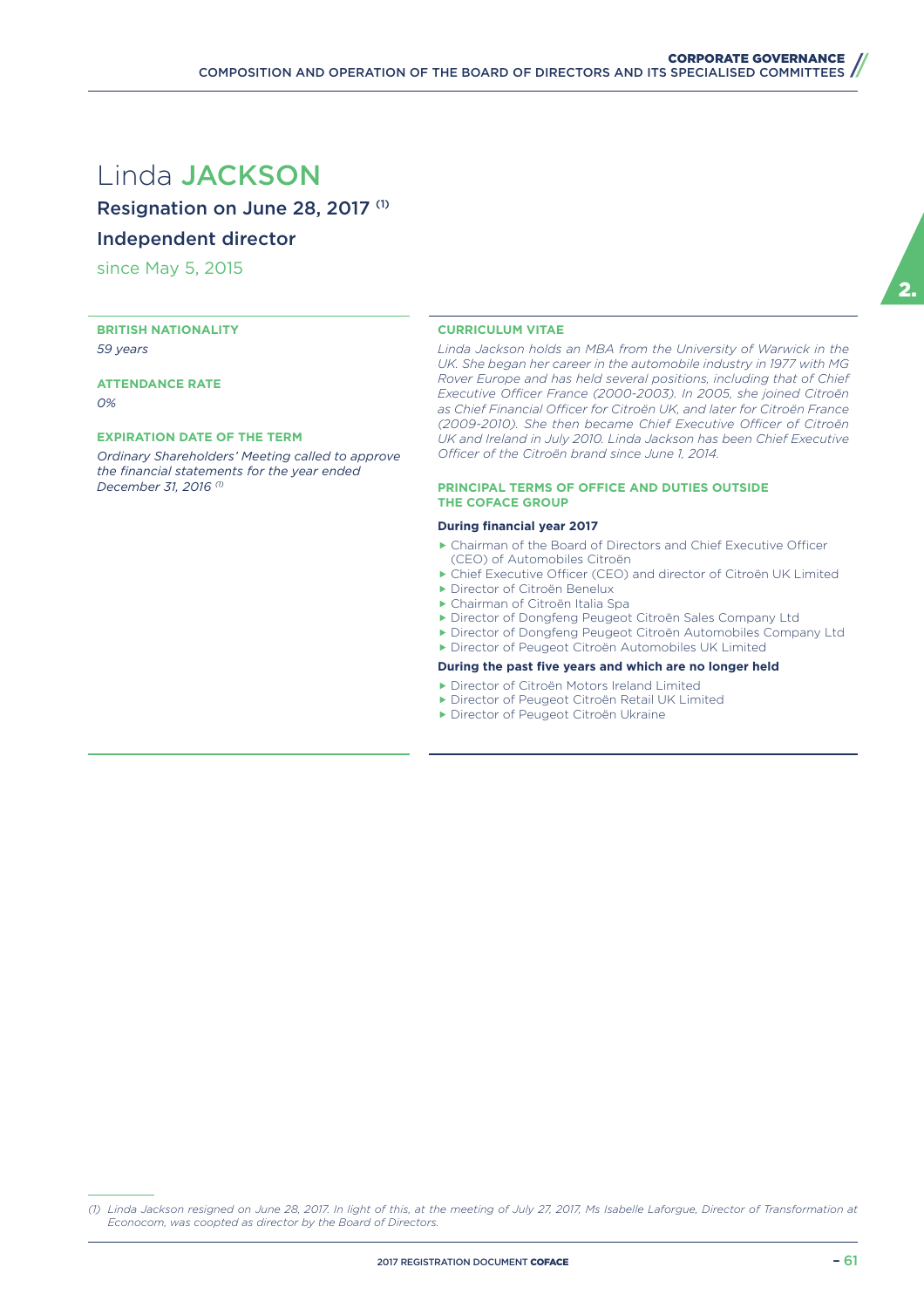

# Isabelle LAFORGUE Coopted on July 27, 2017

## Independent director

since July 27, 2017

#### **FRENCH NATIONALITY** *37 years*

**ATTENDANCE RATE** *100%*

#### **EXPIRATION DATE OF THE TERM**

*Ordinary Shareholders' Meeting called to approve the financial statements for the year ended December 31, 2020*

#### **CURRICULUM VITAE**

*After graduating from École polytechnique and École des mines de Paris, Isabelle Laforgue commenced her career at SFR in 2006, where she occupied various roles in the Strategy and Finance Departments. She was appointed Director of Central Finance in 2011, in charge of management control, accounting, financial communication and consolidation. In 2012, she was appointed Chief of Staff to the Chairman and Chief Executive Officer of SFR, advising, analysing and supporting the decision-making processes during a period of change and market consolidation. In 2015, she joined Econocom, a European company specializing in the digital transformation of businesses, as Chief Transformation Officer. Since 2017 she has been Deputy CEO for France in charge of Finance and Strategy.*

#### **PRINCIPAL TERMS OF OFFICE AND DUTIES OUTSIDE THE COFACE GROUP**

#### **During financial year 2017**

- $\blacktriangleright$  Chief Transformation Officer, Econocom (1)
- $\blacktriangleright$  Deputy CEO for France in charge of Finance and Strategy, Econocom (1)
- **During the past five years and which are no longer held**

 $\blacktriangleright$  None

*<sup>(1)</sup> Listed company.*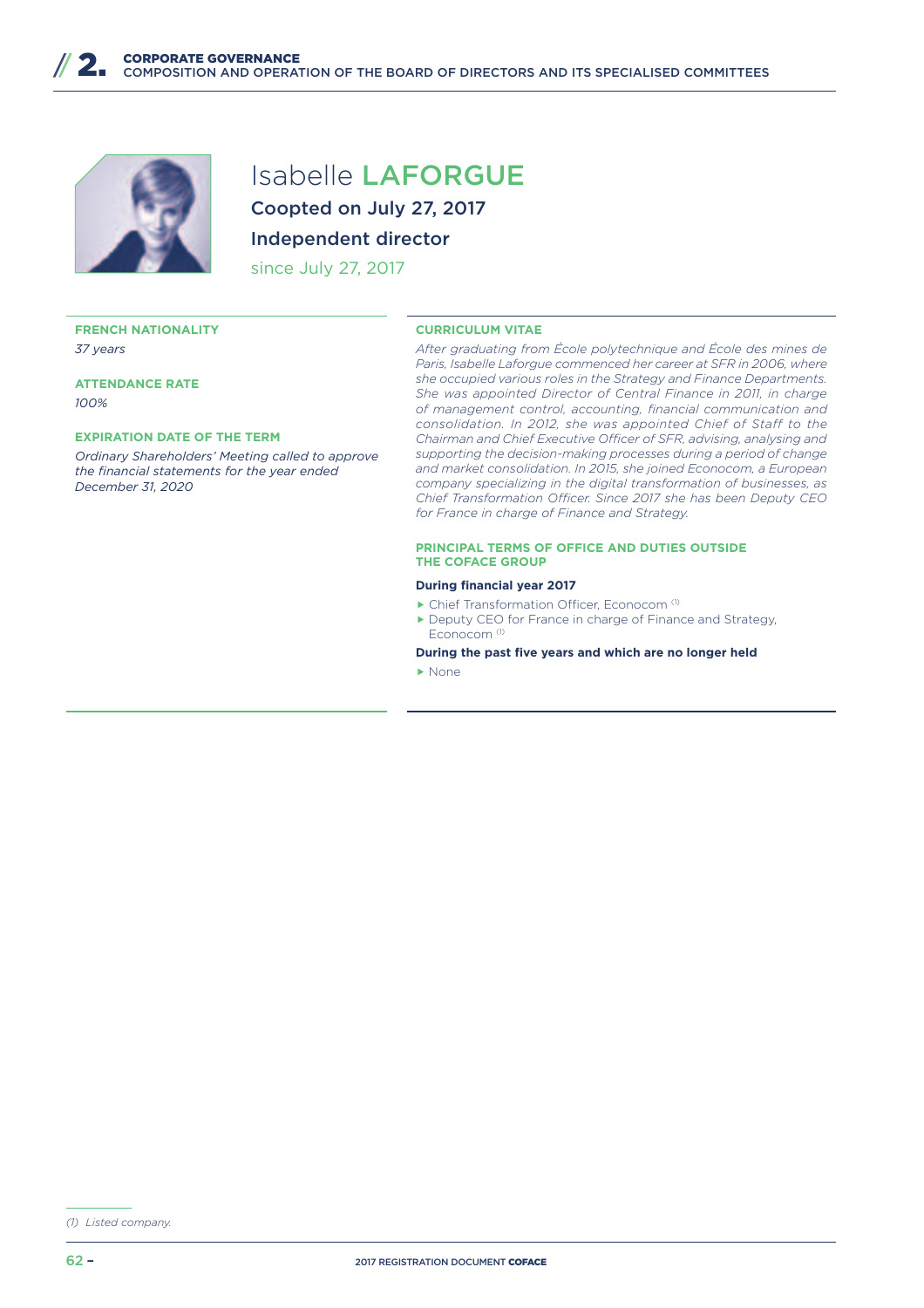## Martine ODILLARD

Resignation on July 1, 2017 (1)

Independent director

since May 5, 2015

**BELGIAN NATIONALITY** *63 years*

**ATTENDANCE RATE** *50%*

#### **EXPIRATION DATE OF THE TERM**

*Ordinary Shareholders' Meeting called to approve the financial statements for the year ended December 31, 2016 (1)*

#### **CURRICULUM VITAE**

*Martine Odillard holds a degree in classical literature and a Master's in management from ECCIP. She began her career with Arjomari*  Prioux. In 1979, she joined the staff of the Chairman of the Pricel *group, subsequently known as Chargeurs. In 1990, she was appointed Human Resources Director of Chargeurs. She became Head of the Communications Department of Chargeurs in 1996. In 2000, she was appointed Director of Human Resources and Communications at*  Pathé. In September 2010, she was appointed Chief Executive Officer *of Chargeurs. She has been Chairman of Cinémas Gaumont Pathé since January 2016.*

#### **PRINCIPAL TERMS OF OFFICE AND DUTIES OUTSIDE THE COFACE GROUP**

#### **During financial year 2017**

- f Chairman of: Cinémas Gaumont Pathé, Pathé SpA, Pathé Suisse SA
- $\blacktriangleright$  Chairman of the Supervisory Board of Pathé Holding BV
- General Manager of: Cinémas Gaumont Pathé Services SNC, Pathé Romandie SARL
- f Director of: Pathé Suisse SA, Flonplex, Pathé Ebikon, Pathé Riddes, Pathé Spreitenbach, Pathé Westside AG, Pathé Dietlikon, Pathé Küchlin AG
- ▶ Member of the Management Committee of Cinémas Gaumont Pathé SAS
- Permanent representative of Cinémas Gaumont Pathé SAS: on the Supervisory Board of Cezanne, the Executive Committee of Grands Écrans du Genevois, on the Management Committee of Cinémas la Valentine
- **Permanent representative of Cinémas Gaumont Pathé Services** SNC: on the Executive Committee of Cinésavoie, on the Board of Directors of Talent Group Communication, director of GIE Carte LP, director of GIE Les Cinémas Gaumont Pathé Actions commerciales, director of GIE Les Cinémas Gaumont Pathé Cartes de Fidélité, director of GIE Cinémas Gaumont Pathé Programmation

- $\triangleright$  Chairman and Chief Executive Officer (CEO) of Chargeurs Entoilage SA
- f Chairman of: Chargeurs Textiles SAS, Fitexin SAS, Lainière de Picardie BC SAS, Chargeurs Wool (Eurasia) SAS
- ▶ Director of: Union des Industries Textiles (UIT), Lanas Trinidad SA (Uruguay), Zhangjiagang Yangtse Wool Combing Co. Ltd (China)
- $\blacktriangleright$  Chief Executive Officer and director of Chargeurs SA (2)
- $\blacktriangleright$  Chairman and director of CMI (Chargeurs Management International)
- General Manager of Chargeurs Boissy SARL
- General Manager of Soparic SNC
- **Permanent representative of Chargeurs SA on the Board of** Directors of Chargeurs Entoilage SA
- **Permanent representative of Chargeurs SA on the Management** Committee of Lanière Picardie BC SAS

<sup>(1)</sup> Martine Odillard resigned on July 1, 2017. In light of this, at the meeting of July 27, 2017, Ms Nathalie Lomon, Group Chief Financial Officer and *member of the Executive Committee of Ingénico, was coopted as director by the Board of Directors. (2) Listed company.*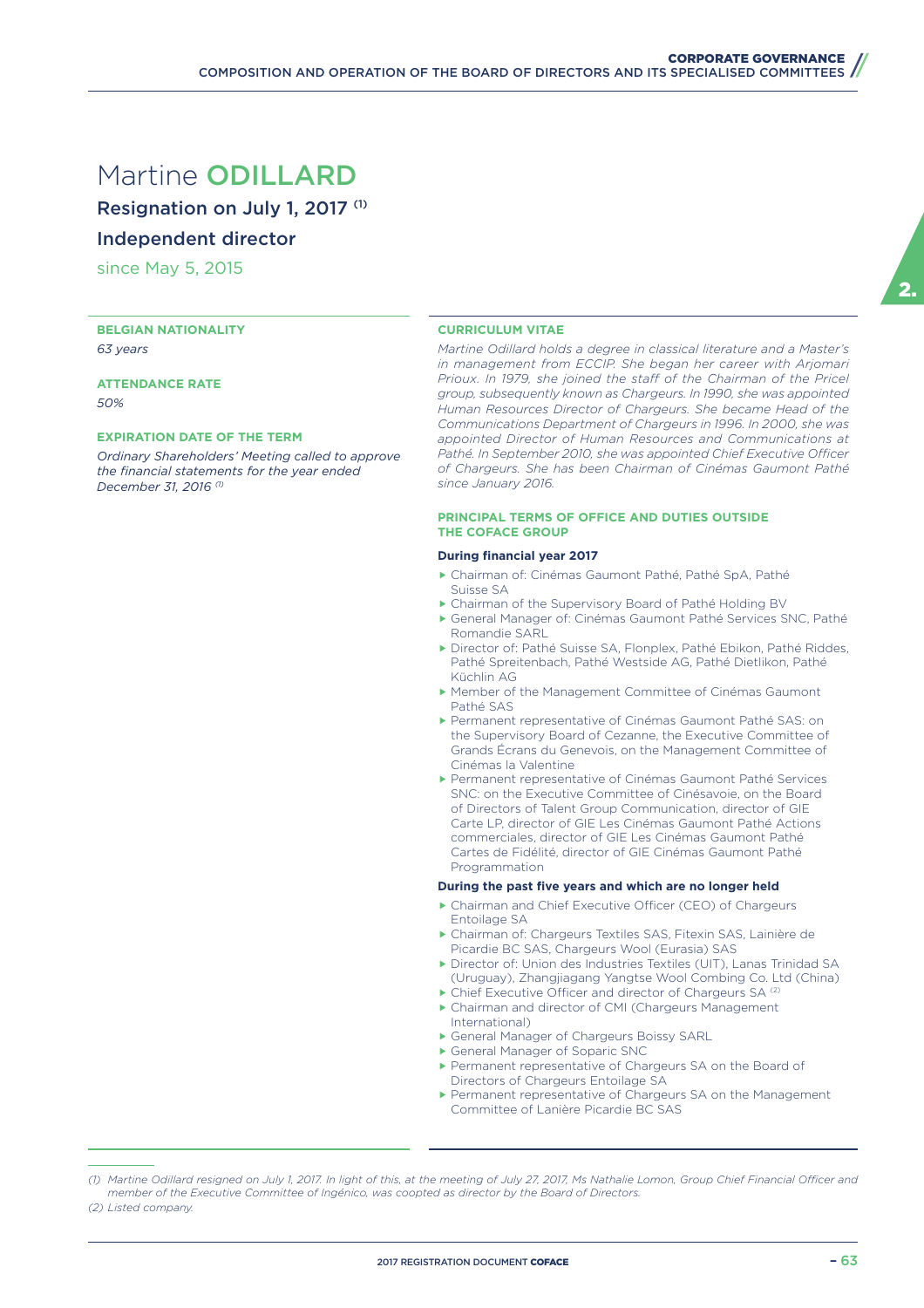

Nathalie LOMON Coopted on July 27, 2017 Independent director

since July 27, 2017

#### **FRENCH NATIONALITY** *46 years*

**ATTENDANCE RATE** *100%*

#### **EXPIRATION DATE OF THE TERM**

*Ordinary Shareholders' Meeting called to approve the financial statements for the year ended December 31, 2020*

#### **CURRICULUM VITAE**

*Nathalie Lomon has been EVP Finance, Legal & Governance of the Ingenico group since early 2017. She joined the Ingenico group in 2010 as Director of Management Control and was appointed Finance Director for the Europe-SEPA region in 2014, then Chief Financial Officer in 2015, in charge of the Group financial function. Previously, she worked as an auditor at Mazars in 1995 before joining General Inspection at BNP Paribas in 1999. In 2002, she joined Pechiney, where she occupied several positions, including that of Finance Director of the Aeronautical, Transport and Industry division of Rio Tinto Alcan. Nathalie Lomon is a graduate of the NEOMA business school.*

#### **PRINCIPAL TERMS OF OFFICE AND DUTIES OUTSIDE THE COFACE GROUP**

#### **During financial year 2017**

- $\blacktriangleright$  EVP Finance, Legal & Governance, Ingenico group SA (1)
- $\blacktriangleright$  Director, Ingenico Holdings Asia Limited (HK)
- **F** Director, Fujian Landi Commercial Equipment Co., Ltd.
- ▶ Managing Director, Ingenico e-Commerce Solutions BVBA/SPRL (BE)
- **Director, Ingenico Financial Solutions NV/SA (BE)**
- **Director, Ingenico do Brasil Ltda.**
- **Director, Ingenico Holdings Asia II Limited (HK)**
- **F** Director, Ingenico Japan Co. Ltd.
- **Director, Stichting Beheer Derdengelden Ingenico Financial** Solutions (IFS Fondation)
- f Member of the Supervisory Board and Audit Committee, Global Collect Services B.V.
- **Director, Ingenico International (Singapore) Pte. Ltd.**
- Director, Fixed & Mobile Pte. Ltd.
- **F** Director, Ingenico Corp.
- ▶ Chairman, Ingenico Business Support S.A.S.
- ▶ Chairman, Ingenico 5 S.A.S. **F** Director, Bambora Top Holding AB
- 

- ▶ Director, Ingenico Inc. (Oct. 13, 2015 Dec. 31, 2017)
- ▶ Chairman, Ingenico France S.A.S. (Dec. 13, 2011 May 31, 2016)
- f Chairman, Ingenico Terminals S.A.S. (Dec. 13, 2011 May 31, 2016)
- f Director, Ingenico México, S.A. de C.V. (Jun. 03, 2015 Oct. 24, 2017) ▶ Director, Ingenico (Latin America) Inc. Jun. 8, 2015 - May 19, 2017)
- ▶ Director, GCS Holding BV (Jan. 25, 2016 Oct. 25, 2017)

*<sup>(1)</sup> Listed company.*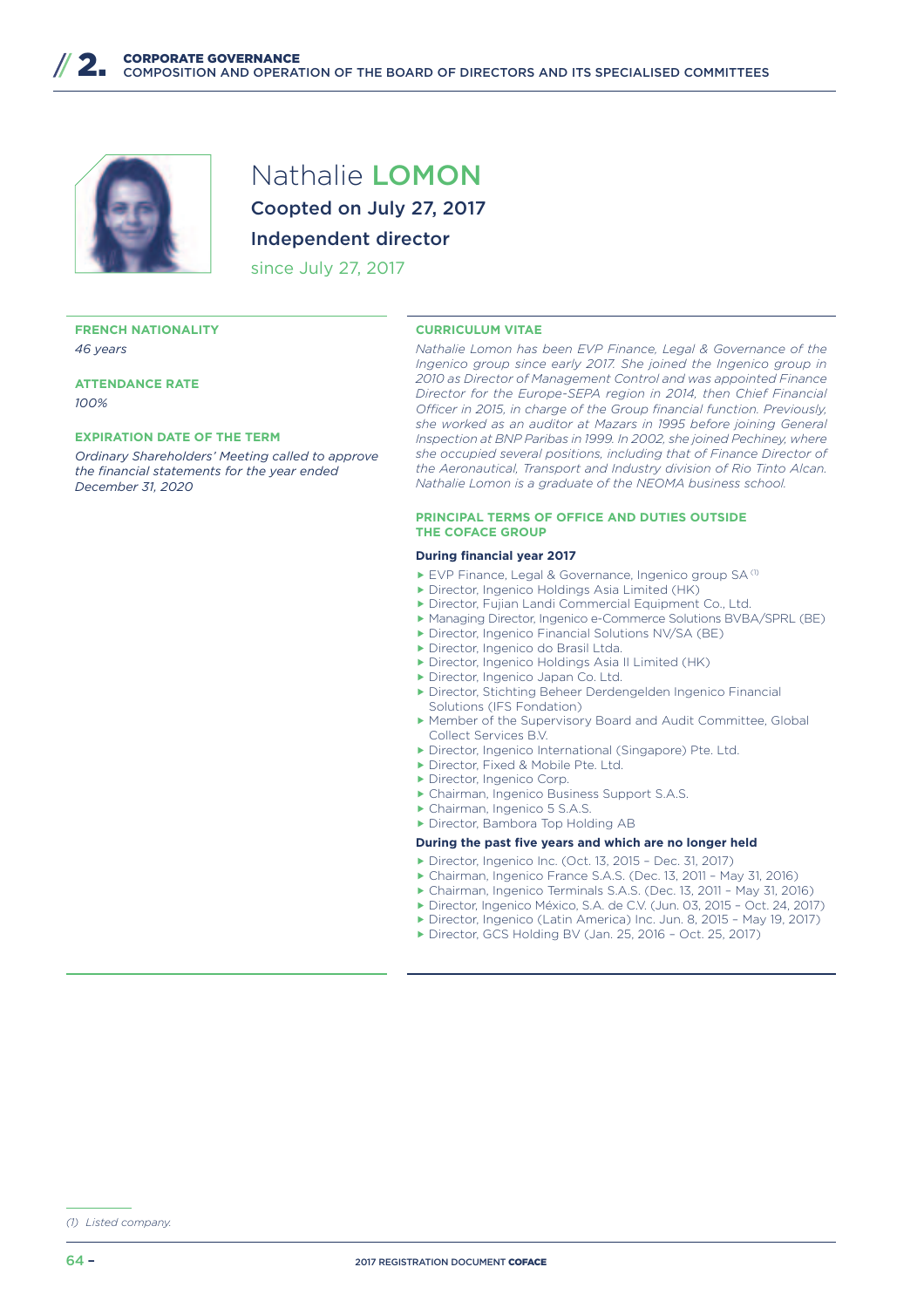## 2.1.3 OPERATION OF THE BOARD OF DIRECTORS

The Board of Directors has drafted a Charter of Internal Regulations which can be consulted on the website http://www.coface.com/ Group/Our-organisation in the tab on the Board of Directors.

### Convening notice of the Board of Directors

The Board of Directors meets as often as it is required in the interests of the Company, and at least once per quarter.

Board meetings are convened by the Chairman. However, directors representing at least one third of the Board members may convene a meeting of the Board, detailing the agenda, if there has been no meeting for more than two months. Where the duties of the Chief Executive Officer (CEO) are not performed by the Chairman, the Chief Executive Officer (CEO) may also ask the Chairman to convene a Board meeting to consider a fixed agenda.

Board meetings are held either at the head office or any other location indicated in the convening notice. The convening notice is in the form of a simple letter or e-mail, sent to the Board members within a reasonable period of time before the date of the meeting scheduled. It is issued by the Board Secretary.

In case of urgency, as defined below ("Urgency"), the following accelerated procedure may be applied.

An Urgency is defined as an exceptional situation (i) marked by the existence of a brief period of time, imposed by a third party on penalty of being time-barred, and for which a failure to comply could result in damage for the Company or one of its subsidiaries or (ii) which requires a quick response from the Company which is incompatible with the application of the Board of Directors' usual time frame for a convening notice.

In case of Urgency, the convening notice may be transmitted using all appropriate methods, even verbally, and the time frames for the convening notice and for holding the meeting of the Board of Directors shall not be subject to the provisions described above, insofar as the Chairman of the Board of Directors of the Company has:

- ◆ first sent notice to the directors providing the basis for the Urgency per the definition above; and
- ◆ sent all directors, with the convening notice for said Board meeting, all items needed for their analysis.

### Holding of the Board of Directors' meetings

Meetings of the Board of Directors are presided over by the Chairman of the Board of Directors or, in his absence, by the eldest director, or by one of the Vice-Chairmen, as the case may be.

In accordance with the legal and regulatory provisions, and except when adopting decisions relating to the review and closing of the annual corporate and consolidated financial statements, the directors participating in the Board meeting by video conference or telecommunication are deemed to be present for the purpose of calculating the quorum and majority, thereby satisfying the technical criteria set by the current legislative and regulatory provisions.

Each meeting of the Board of Directors must be of a sufficient duration to have a useful and in-depth debate on the agenda. Decisions are made by a majority of the votes of the directors who are present or represented. In the event of a tie, the vote of the Chairman of the Board of Directors shall prevail.

In the event of a malfunction in the video conference or telecommunications system, as noted by the Chairman of the Board of Directors, the Board may validly deliberate and/or move forward with just the members who are physically present, provided that the quorum conditions have been met.

### Informing the Board of Directors

Pursuant to the terms of Article 21 of the Company's Articles of Association, and pursuant to Article 3.4 of the Board of Directors' Charter of Internal Regulations, said Board carries out the inspections and verifications which it judges necessary. The Chairman or the Chief Executive Officer (CEO) must send to all directors all the documents and information needed for the accomplishment of their duty.

The directors must, prior to the meeting of the Board of Directors and within a sufficient period of time, have access to the information that will allow them to make an informed decision. However, in the event of an emergency, or when respecting confidentiality so requires, and in particular when sensitive strategic, commercial or financial information is at issue, this information may be provided during the meeting. Directors shall likewise receive, if they so request, a copy of the minutes from the Board of Directors' deliberations.

Furthermore, the directors receive all useful information on the events or operations which are significant for the Company in between meetings.

The Company has set up a Group-level governance system based on a clear separation of responsibilities with an information transmission mechanism. This governance system includes the following key functions: risk management, verification of compliance, internal audit and actuarial functions (see Section 5.1.2 "Organisation"). Each key function operates under the ultimate responsibility of the Board of Directors, to which it reports.

◆ Information at the initiative of the Board of Directors.

The Board of Directors consults key function managers, directly and at its own initiative, each time it deems this necessary and at least once a year. This consultation can take place in the absence of the Chief Executive Officer (CEO) if the Board members consider it necessary. The Board of Directors may refer this consultation to a specialised Board committee.

◆ Information at the initiative of a key function manager.

Key function managers may inform the Board of Directors, directly and at their own initiative, of the occurrence of certain events that warrant this action. They must do so immediately as soon as they encounter a major problem that falls within their purview. The key function manager must send a written report of the problem to the Chairman. The report must include a detailed explanation of the problem as well as all the elements required to understand it. The report must include recommendations for resolving the problem. The Chairman then communicates this report to the Board members.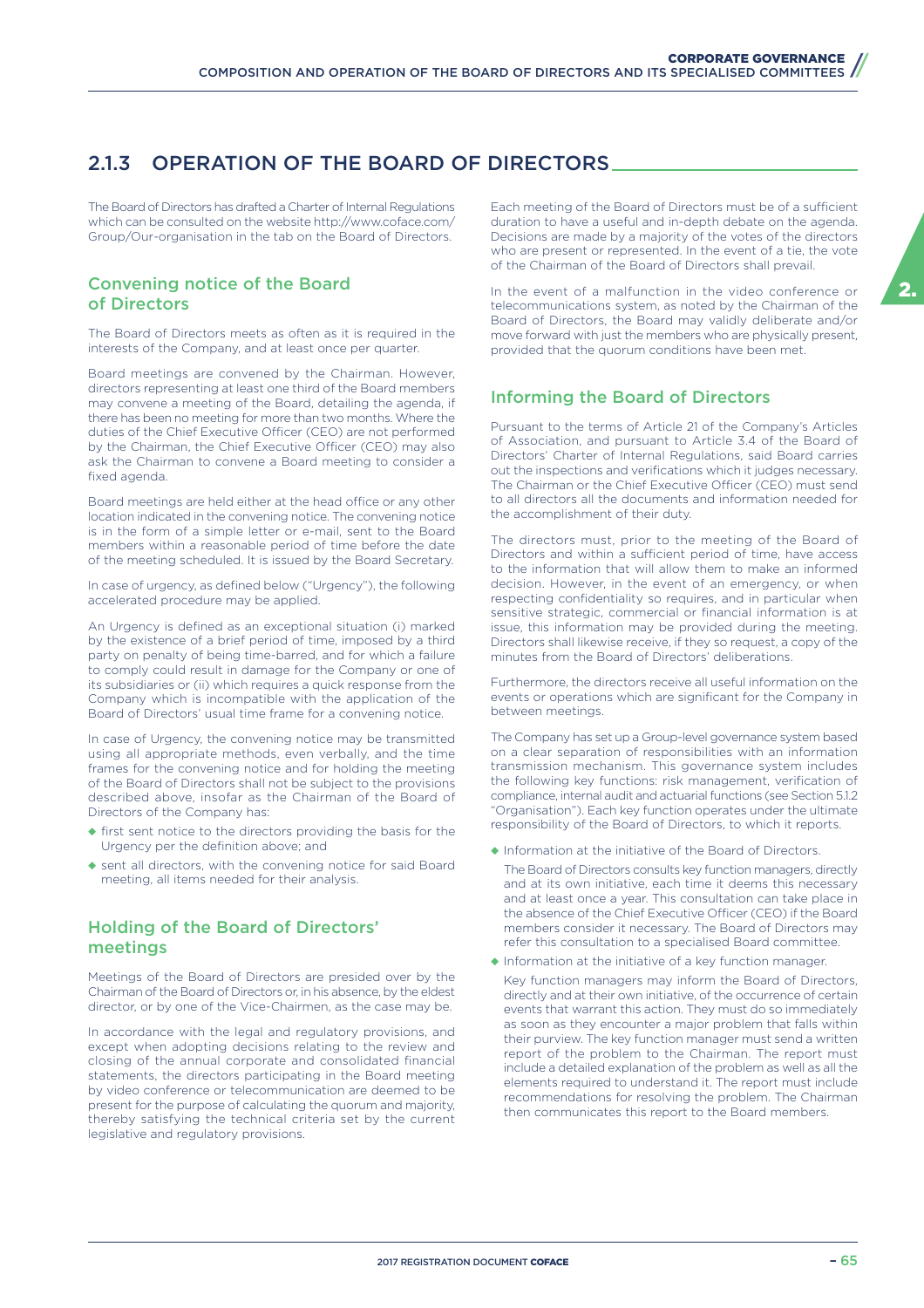## 2.1.4 ACTIVITIES OF THE BOARD OF DIRECTORS IN 2017

The Board of Directors met six times in 2017.

The average participation rate was 83.3%.

The main subjects reviewed by the Board of Directors in 2017 included the following in particular:

| Financial position, cash and<br>commitment of the Company | ◆ Approval of the 2016 annual financial statements (parent company and consolidated)<br>◆ Review of quarterly and half-yearly financial statements                                                                                                                                                                                                                                                                                                                                   |
|-----------------------------------------------------------|--------------------------------------------------------------------------------------------------------------------------------------------------------------------------------------------------------------------------------------------------------------------------------------------------------------------------------------------------------------------------------------------------------------------------------------------------------------------------------------|
| Internal control/Risks                                    | $\triangle$ 2017 audit plan<br>$\bullet$ Solvency II: modification of the ORSA policy, approval of the Risk appetite statement,<br>presentation of the actuarial report, approval of all written policies as drafted or revised in 2017<br>◆ Regulatory reports: RSR (report to the supervisor) and SFCR (solvency and financial<br>condition report)<br>$\bullet$ Risk mapping, mechanism to reinforce level 1 controls, compliance action plan<br>◆ Partial internal model project |
| Corporate governance                                      | • Three-year assessment of the Board's work by an independent consultant<br>◆ Cooptation of three directors                                                                                                                                                                                                                                                                                                                                                                          |
| Compensation                                              | • Directors' fees allocation principles<br>◆ Compensation of the Chief Executive Officer, Xavier Durand<br>Approval of the 2017 Long-Term Incentive Plan                                                                                                                                                                                                                                                                                                                             |
| Financial operations                                      | • Authorisation to issue quarantees as part of its factoring business<br>◆ Renewal of the share buyback programme<br>◆ Approval of regulated agreements                                                                                                                                                                                                                                                                                                                              |
| Corporate strategy                                        | ◆ Progress on the Fit to Win strategic plan                                                                                                                                                                                                                                                                                                                                                                                                                                          |

## 2.1.5 DIVERSITY POLICY APPLIED TO MEMBERS OF THE BOARD OF DIRECTORS

The Company is vigilant with regard to the diversity of the members of its Board of Directors, in order to ensure that the latter operates in a manner appropriate to the Company's business and development, in compliance with applicable regulations. The Company also refers to the provisions of the AFEP-MEDEF Code in implementing its diversity policy. Several criteria are applied:

◆ Number of directors

The number must reflect the size of the Company and the aforementioned diversity. In 2017, there were 11 directors.

◆ Seniority and age of directors

The Company complies with the regulations as concerns the term of corporate offices, and strives to have a wide range of ages represented on its Board. In 2017, the average age of directors was 54 years.

◆ Proportion of independent and non-independent members

The Company complies with the rules applicable to narrowly held and controlled companies. 45% of the members of the Board of Directors are independent directors. Two-thirds of the members sitting on the Audit and Appointments and Compensation Committees are independent directors.

◆ International diversity

The Company takes into account international diversity, which stood at 9% in 2017.

◆ Gender equality

The Company strives to maintain a gender balance on its Board of Directors. In 2017, the proportion of women on the Board was higher than that required by the legislation: 45.45%

◆ Skills and expertise

The Company ensures its directors possess specific skills in certain fields, in order to ensure that the Board has the requisite expertise in terms of financial skills, insurance regulations, human resources and digital technology.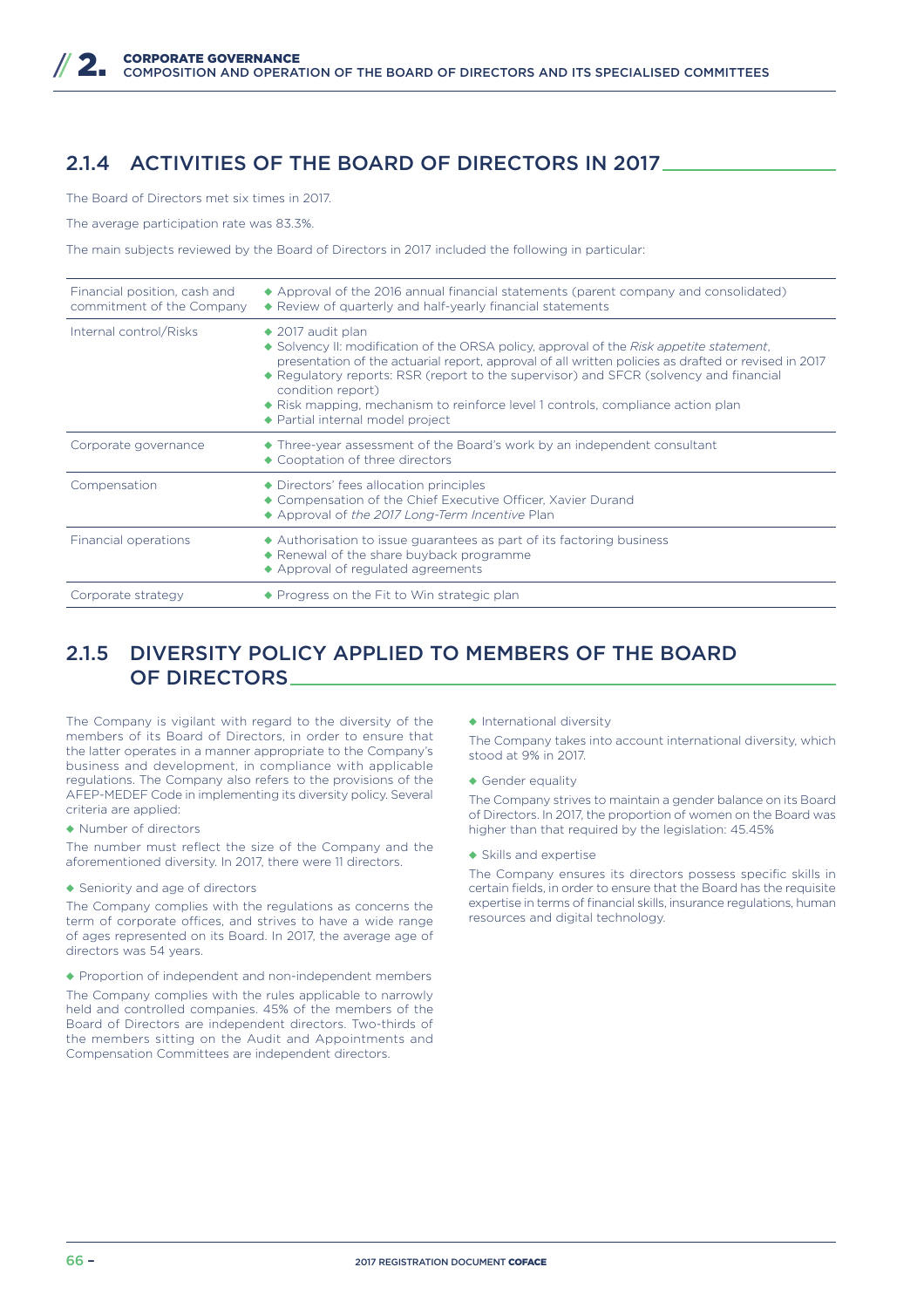## 2.1.6 ASSESSMENT OF THE BOARD'S WORK

Coface assessed the work of the Board and of the specialised committees for the third time in 2017. In accordance with the recommendations of the AFEP-MEDEF Code, this assessment was conducted by an external firm. COFACE SA conducted assessments internally for the 2015 and 2016 financial years, based on a questionnaire.

The external assessment was based on six themes:

- ◆ the composition of the Board;
- ◆ the role and work of the Board;
- ◆ the organisation and operation of the Board;
- ◆ relations and interaction within the Board;
- ◆ the specialised committees;
- ◆ the individual contributions of directors.

Each member of the Board answered a questionnaire prepared by the firm during an individual interview. The results of these interviews led to preparation of a detailed report, the summary of which was presented to the Board of Directors on February 12, 2018.

This report showed that the directors deem the Board's performance very satisfactory. Over 80% of directors found the Board's performance equal to that of other Boards. All members of the Board present at the time of the previous assessment found that the performance had further improved since that time.

A certain number of suggestions were put forward.

Regarding the composition of the Board, certain members suggested including more directors with technical knowledge, due to the increasing complexity of the regulations applicable to the credit insurance business.

Regarding matters addressed by the Board, members wished more time to be given over to strategy and human resources.

As regards the organisation and operation of the Board, directors expressed a desire to see more presentations by business line managers.

Lastly, it was deemed necessary to increase the number or duration of Audit Committee meetings given the extent of the work required, and to consider the possibility of creating a Risks Committee to handle certain matters currently covered by the Audit Committee.

#### **Training**

The Company has set up a training programme for new directors joining the Company. This training is provided over one day, with the main objectives of presenting the Group, its products strategy, its organisation and its commercial objectives, the main components of its balance sheet as well as key business indicators.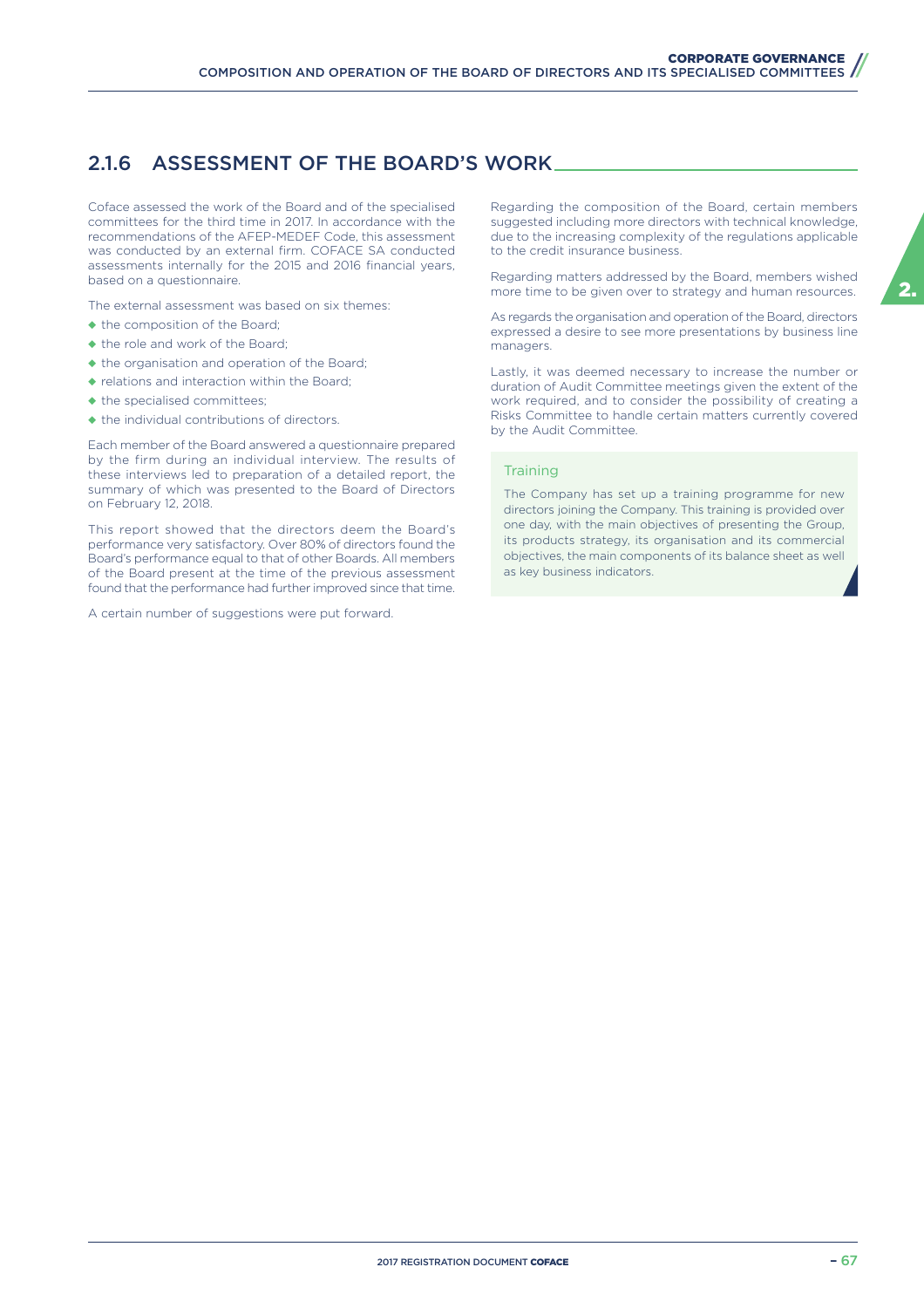## 2.1.7 ANALYSIS OF THE INDEPENDENCE OF MEMBERS OF THE BOARD OF DIRECTORS

Pursuant to the AFEP-MEDEF Code, the Board of Directors must review the status of independent directors every year. At its meeting of February 12, 2018, the COFACE SA Board of Directors reviewed the situation of each director with respect to the criteria recommended in the AFEP-MEDEF Code and the analysis of the Corporate Governance High Committee, (HCGE) in the AFEP-MEDEF Code application guide revised in December 2016.

In order to evaluate the independence of directors and in the absence of any other dependency criteria, Coface attaches particular importance to any business relationship with a company in which the directors hold senior management positions.

In the event of the existence of any such relationship, Coface assesses any impact it could have on the independent judgement of the director. In order to do this, Coface analyses a body of evidence and parameters, including in particular the nature of the activity, the place of credit insurance in the strategy of the Company, the importance of the contract with regard to the Company's turnover and the existence of an alternative offering at comparable conditions on the market. Comparable criteria are applied for relationships in which there is a contract for the supply of goods or services.

Three directors do not meet any dependency criteria: Éric Hémar, Olivier Zarrouati and Nathalie Lomon. One director holds a senior management position in a company that has taken out a credit insurance policy with Coface. This is Sharon MacBeath, who holds a senior management position at Tarkett.

Given the extremely competitive nature of the market, the analysis of the policy taken out by Tarkett concluded that this company would have no difficulty in obtaining cover under equivalent terms from our main competitors.

Furthermore, the amount of premiums paid for this period represented less than 0.040% of Coface's revenue.

The existence of this policy does not therefore affect the independence of Sharon MacBeath.

Coface has a business relationship with the company Econocom, in which Isabelle Laforgue holds a senior management position. These services concern products that Coface could easily obtain elsewhere on the market and represent less than 0.2% of Econocom's revenue. The existence of this relationship does not therefore affect the independence of Isabelle Laforgue.

| Criteria to be assessed                                                                                                                                                                                                                                          | Éric<br>Hémar | <b>Nathalie</b><br>Lomon | <b>Sharon</b><br><b>MacBeath</b> | <b>Isabelle</b><br>Laforgue | <b>Olivier</b><br><b>Zarrouati</b> |
|------------------------------------------------------------------------------------------------------------------------------------------------------------------------------------------------------------------------------------------------------------------|---------------|--------------------------|----------------------------------|-----------------------------|------------------------------------|
| Not to have held an employee position or a corporate<br>mandate within the past five years in Natixis, Coface,<br>or one of its subsidiaries.                                                                                                                    |               |                          |                                  |                             |                                    |
| Not to be a corporate officer of a company in which Coface<br>directly or indirectly holds a director's mandate or in which<br>an employee or corporate officer of Coface holds or has held<br>a director's mandate within the past five years.                  |               |                          |                                  |                             |                                    |
| Not to be a client, supplier, corporate banker, significant<br>investment banker of the Company or its group, or for which<br>the Company or its group represents a significant portion of<br>the business.                                                      |               |                          |                                  |                             |                                    |
| Not to have a close family tie to a corporate officer.                                                                                                                                                                                                           | V             |                          |                                  |                             |                                    |
| Not to have been an auditor of Coface over the past five years.                                                                                                                                                                                                  |               |                          |                                  |                             |                                    |
| Not to have been a director of Coface during the last 12 years.                                                                                                                                                                                                  |               |                          |                                  |                             |                                    |
| Not to be a director representing a significant shareholder<br>of Coface or Natixis.                                                                                                                                                                             |               |                          |                                  |                             |                                    |
| Not to receive or have received significant supplementary<br>compensation from Coface or from the Group outside<br>of directors' fees, including for participation in any form<br>of options on shares, or any other form of performance-linked<br>compensation. |               |                          |                                  |                             |                                    |

The percentage of independent directors on the Board is 45.5% to date.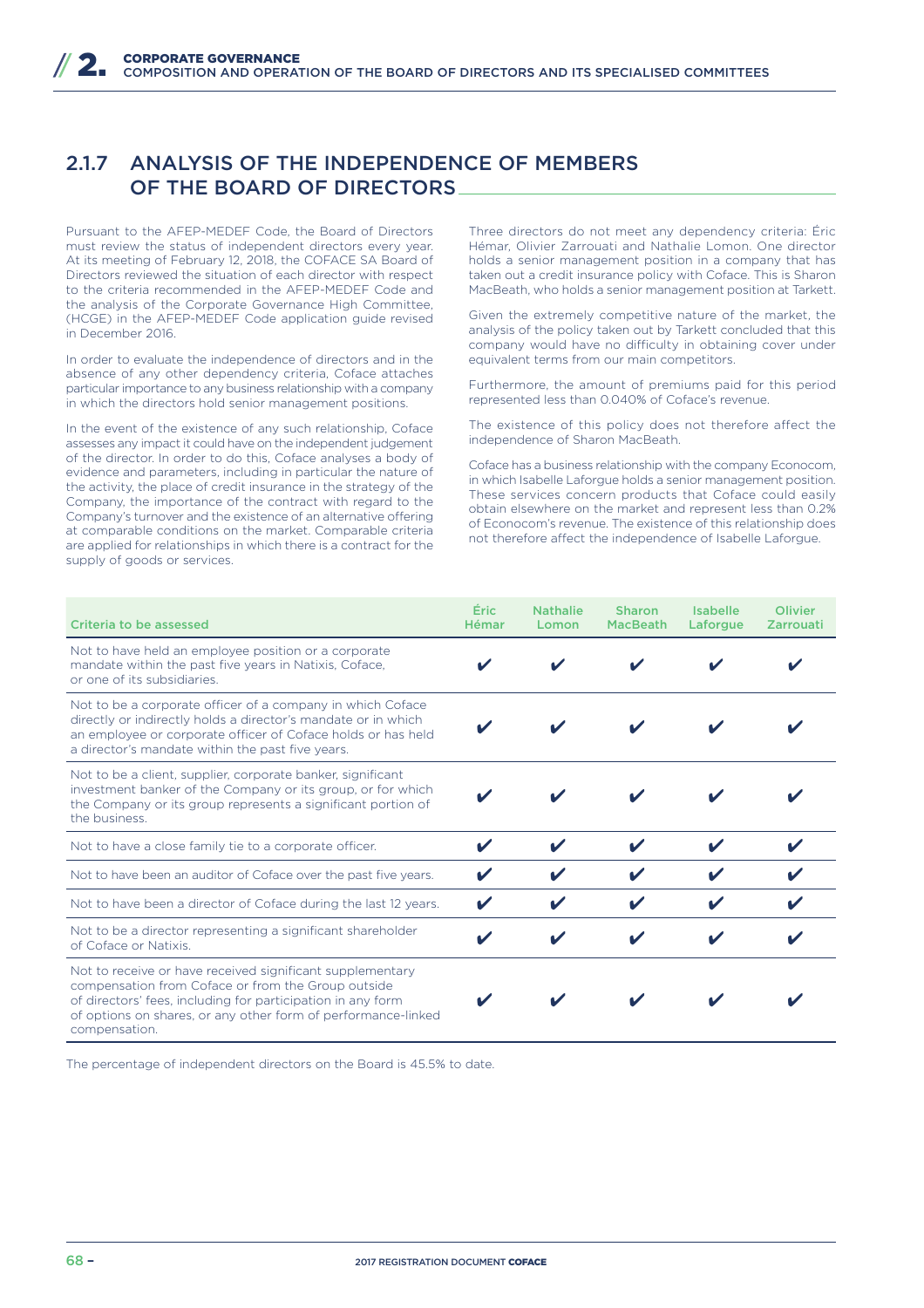## 2.1.8 SPECIALISED COMMITTEES, OFFSHOOTS OF THE BOARD OF DIRECTORS

Pursuant to Article 18 of the Company's Articles of Association, the Board of Directors may decide to form, with or without the participation of individuals who are not directors, committees or commissions to examine issues that itself or its Chairman refers for their assessment. These committees or commissions perform their duties under its responsibility.

Within this context, the Board of Directors has established an Audit Committee and an Appointments and Compensation Committee, whose composition, powers and rules of operation are described below.

### Audit Committee

On the date of this report, the Audit Committee was composed of Mr Éric Hémar (Chairman), Ms Anne Sallé-Mongauze and Ms Nathalie Lomon since July 27, 2017 (replacing Ms Martine Odillard).

Two-thirds of the members of the Audit Committee are independent members of the Board of Directors. The recommendation of the AFEP-MEDEF Code, according to which this committee must have a majority of independent members, has thus been complied with.

#### *Composition (Article 1 of the Audit Committee by-laws)*

◆ Members

The Audit Committee will be composed of three members having the necessary qualifications to exercise their functions effectively, in particular with expertise in financial or accounting matters, appointed from among the directors of the Company for the duration of their term as members of the Board of **Directors** 

At least two-thirds of the Audit Committee will be independent members, chosen from among the members of the Board of Directors.

◆ Chairman

The Chairman of the Audit Committee will be one of the members nominated by the Board of Directors from among the independent members and for the duration of his/her term as a director.

The Chairman of the Audit Committee will exercise his/ her functions in accordance with the by-laws of the Audit Committee.

The Chairman of the Audit Committee will set the dates, times and places of the meetings of the Audit Committee, establish the agenda and preside at its meetings. The convening notices for the meetings will be sent by the Audit Committee Secretary.

The Chairman of the Audit Committee will report to the Board of Directors on the opinions and recommendations expressed by the Audit Committee for the Board of Directors to consider.

The Chairman of the Audit Committee will ensure the monitoring of the preparation and due process of the work of the Audit Committee between each of its meetings.

#### *Duties (Article 3 of the Audit Committee by-laws)*

The role of the Audit Committee is to ensure the monitoring of matters concerning the development and verification of accounting and financial information and to ensure the effectiveness of the monitoring of risks and internal operational control in order to facilitate the Board of Directors' duties of control and verification.

Accordingly, the Audit Committee will in particular exercise the following principal functions:

- ◆ Monitoring of the preparation of financial information
- The Audit Committee must examine, prior to their presentation to the Board of Directors, the annual or half-year parent company and consolidated financial statements, to ensure the relevance and the consistency of the accounting methods used to prepare these financial statements. The Audit Committee will examine, where necessary, major transactions where a conflict of interest could exist.

The Audit Committee reviews in particular the level of technical provisions and all situations that could create a significant risk for the Group, as well as all financial information or quarterly, half-year or annual reports on the Company's business, or produced as a result of a specific transaction (such as asset contribution, merger or market transaction).

The examination of the financial statements should be accompanied by a presentation by the Statutory Auditors indicating the key points not only of the results of the statutory audit, in particular the audit adjustments and significant weaknesses in the internal control identified during the conduct of the audit, but also the accounting methods used, as well as a presentation by the Chief Financial Officer describing the Company's risk exposure and its material off-balance sheet commitments.

◆ Monitoring the effectiveness of the internal control, internal audit and risk management systems relating to financial and accounting information

The Audit Committee must ensure the relevance, reliability and implementation of the procedures for internal control, identification, hedging and management of the Company's risks in relation to its activities and to the accounting and financial information.

The Audit Committee should also examine the material risks and off-balance sheet commitments of the Company and its subsidiaries. The Audit Committee should in particular listen to the internal audit managers and regularly review business risk mapping. The Audit Committee should in addition give its opinion on the organisation of the service and be informed of its working schedule. It should receive the internal audit reports or a summary of such reports.

The Audit Committee is informed of any loopholes in the internal control system and of the corrective actions implemented to correct them. It is informed of the actual implementation of these corrective actions.

◆ Monitoring of the legal control of the parent company and consolidated financial statements by the Company's Statutory Auditors

The Audit Committee should have regular discussions with the Statutory Auditors during the Audit Committee meetings dealing with the review of the procedures for preparing financial information and the review of the financial statements in order to report on their performance and the conclusions of their work.

The Audit Committee should also monitor the Company's Statutory Auditors (including with and without the presence of the executives), in particular their working schedule, potential difficulties encountered in the exercise of their duties, modifications which they believe should be made to the Company's financial statements or other accounting documents, irregularities, anomalies or accounting irregularities which they may have discovered, uncertainties and material risks relating to the preparation and treatment of accounting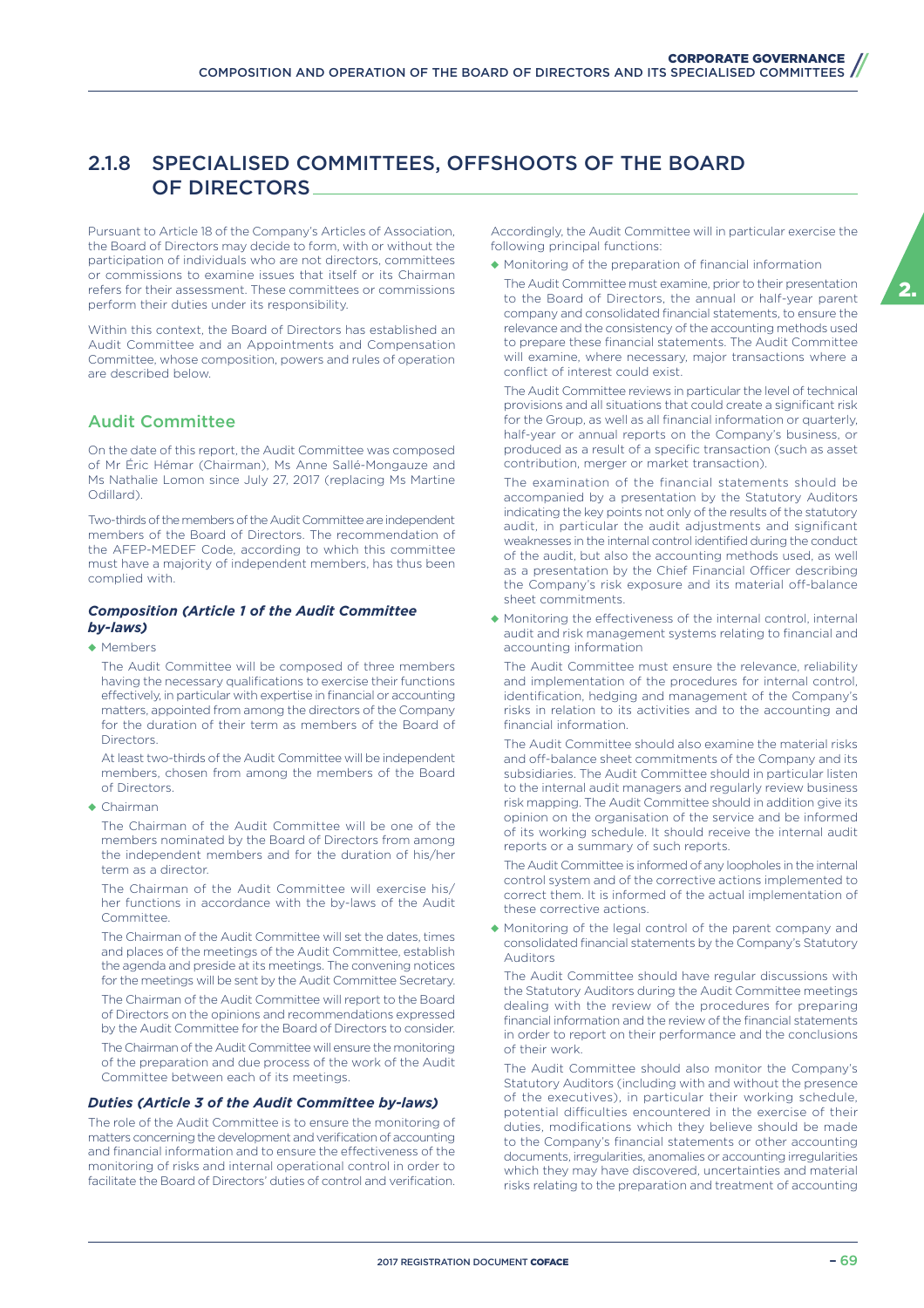and financial information, and material weaknesses in internal control that they may have discovered.

◆ Monitoring the independence of the Statutory Auditors and compliance with the professional code of conduct

The Audit Committee shall meet the Statutory Auditors at least once a year without the presence of the executives. In this respect, the Audit Committee should also review, with the Statutory Auditors, the risks affecting their independence and the preventive measures taken to mitigate such risks. It must, in particular, ensure that the amount of the fees paid by the Company and the Group, or the share of such fees in the revenues of the firms and their networks, would not impair the independence of the Statutory Auditors.

On this occasion, the Statutory Auditors will also present to the Audit Committee a report on compliance with their obligations regarding the professional code of conduct for Statutory Auditors and with professional auditing standards.

To this end, the Audit Committee must, in particular, ask to receive each year:

- the Statutory Auditors' statement of independence;
- the amount of the fees paid to the network of Statutory Auditors by the companies controlled by the Company or the entity controlling the Company in respect of services that are not directly related to the Statutory Auditors' mission; and
- information concerning the benefits received for services directly related to the Statutory Auditors' mission.
- ◆ Selection and renewal of the Statutory Auditors

The Audit Committee must oversee the selection and renewal of the Statutory Auditors, and must submit the result of this selection to the Board of Directors. Upon expiration of the term of the Statutory Auditors, the selection or the renewal of the Statutory Auditors may be preceded, upon proposal of the Audit Committee and decision of the Board of Directors, by a call for tenders supervised by the Audit Committee that will approve the specifications and choice of firms consulted, and ensure the selection of the "best bidder" and not the "lowest bidder".

The Audit Committee reports regularly on the exercise of their duties to the Board of Directors and informs it without delay of any difficulties encountered.

#### *Operation (Article 2 of the Audit Committee by-laws)*

◆ Frequency of meetings and procedures for convening meetings

The Audit Committee will be convened whenever necessary and at least four times a year. The Audit Committee will in particular meet prior to each Board meeting if the agenda consists of the examination of a matter related to their mission and sufficiently in advance prior to any Board meeting for which it prepares the resolutions.

• Ordinary convening of meetings:

The Audit Committee meets upon a written convening notice issued by its Secretary and sent to each of the members. The Chairman of the Company's Board of Directors may, as necessary, refer a matter to the Chairman of the Audit Committee and ask him to meet with said committee to discuss a specific agenda.

• Extraordinary convening of meetings:

Two members of the Audit Committee may ask its Chairman to convene a meeting of the committee to discuss a certain agenda or to add one or more points to the agenda in accordance with the limits and powers of said committee. In the event that the Chairman of the Audit Committee does not grant this request within a period of 15 days, the two members may convene the Audit Committee and set the agenda thereof.

The Company's Statutory Auditors may, if they consider there is an event which exposes the Company or its subsidiaries to a significant risk, ask the Chairman of the Audit Committee to convene a meeting of said committee.

- Form and timing of the convening of meetings:
- The convening notice of the Audit Committee is sent to the members of the Audit Committee with reasonable prior notice, and contains the detailed agenda for the meeting. The information allowing the members of the Audit Committee to issue informed advice during this meeting is sent to the members of said committee, to the extent possible, within a sufficient period prior to the meeting.

In case of emergency, the Audit Committee may be convened at any time by its Chairman, acting within the context of an exceptional procedure. In this case, the Audit Committee meeting does not need to comply with the time limits for the above convening notice as long as the emergency is declared in the convening notice and the information allowing the members of the Audit Committee to issue informed advice has been sent prior to the meeting.

◆ Attendance at Audit Committee meetings

If any member is prevented from attending an Audit Committee meeting, such member may participate by telephone or video conference.

Only the members of the Audit Committee, as well as the Secretary of the Audit Committee, have the right to attend the Audit Committee meetings.

At the Chairman's proposal, the Audit Committee may invite to any of its meetings any executive of the Company (including an executive of any of the principal subsidiaries) capable of having a bearing upon the work of the Audit Committee, as well as the Statutory Auditors of the Company.

◆ Quorum and majority rule

The Audit Committee may not validly express its opinions and recommendations unless at least half of its members (including the Chairman) are present.

No member of the Audit Committee may represent another member.

The opinions and recommendations of the Audit Committee will be adopted if the Chairman and the majority of members present at the meeting vote in favour of such opinions and recommendations.

◆ Secretariat and minutes of meetings

The Secretary of the Company's Board of Directors will be responsible for the secretariat of the Audit Committee.

The opinions and recommendations of the Audit Committee will be written in a report, one copy of which will be addressed to all members of the Audit Committee and another, if required, by the Chairman to the executives of the Company.

#### *Activity of the Audit Committee*

The Audit Committee met six times in 2017. The average participation rate was 83.4%.

The main work notably addressed:

- approval of the annual financial statements for the year 2016;
- examination of the quarterly and half-yearly financial statements for the year 2017;
- examination and approval of the 2017 audit plan;
- the Solvency II Directive: modification of the ORSA policy, approval of the Risk appetite statement, presentation of the actuarial report, approval of all written policies as drafted or revised in 2017;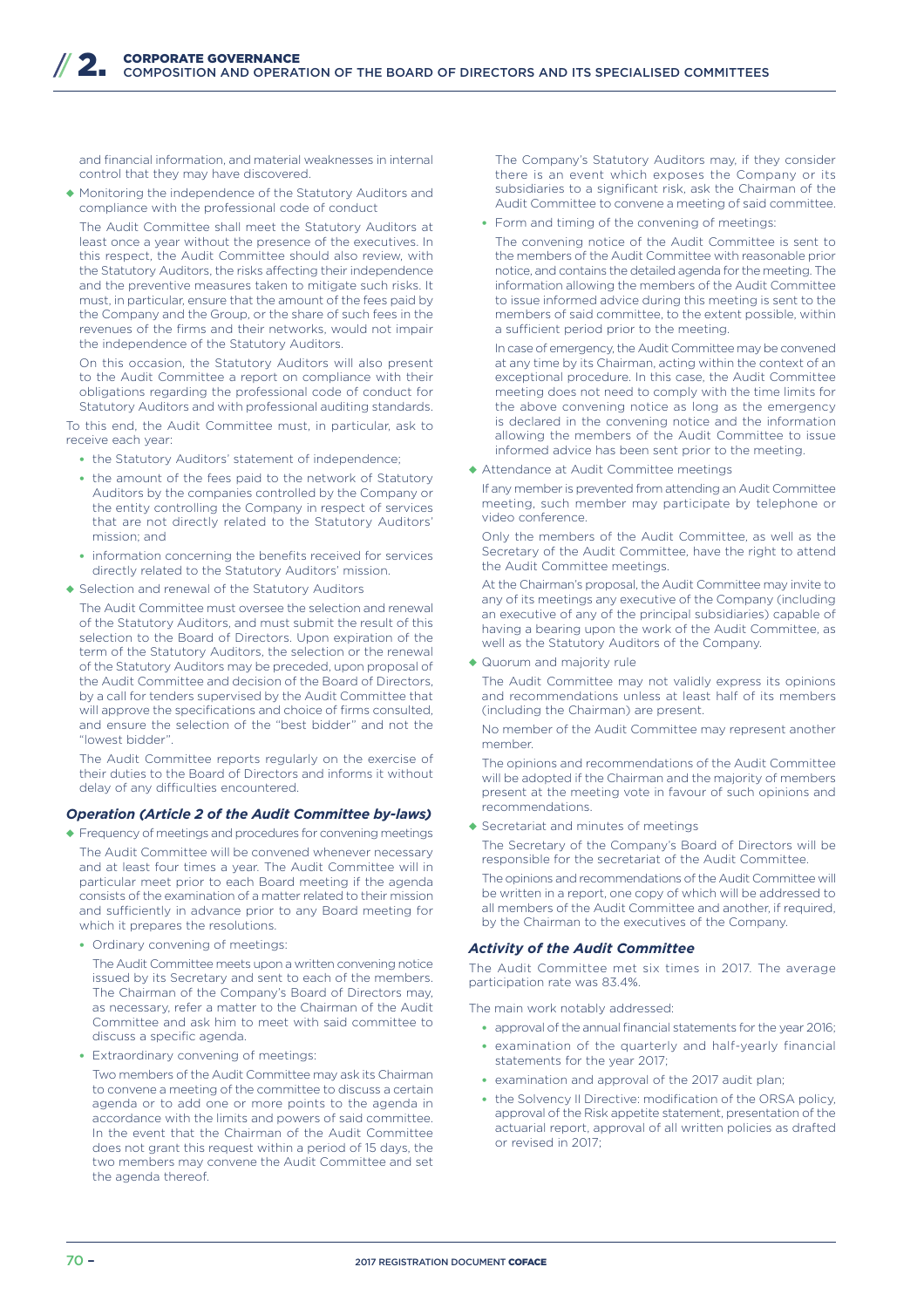- regulatory reports: RSR (report to the supervisor) and SFCR (solvency and financial condition report);
- risk mapping, mechanism to reinforce level 1 controls, compliance action plan;
- partial internal model project.

### The Appointments and Compensation **Committee**

The principle of an Appointments and Compensation Committee was decided by the Board of Directors during its meeting of July 15, 2014. Since that date, and at the date of this report, the Appointments and Compensation Committee consists of Mr Olivier Zarrouati (Chairman), Ms Sharon MacBeath and Mr Laurent Mignon.

The Appointments and Compensation Committee is chaired by an independent director, and two thirds of it consists of independent members of the Board of Directors. The recommendation of the AFEP-MEDEF Code, according to which this committee must have a majority of independent members, has thus been complied with.

#### *Composition (Article 1 of the Appointments and Compensation Committee by-laws)*

◆ Members

The Appointments and Compensation Committee will be composed of three members appointed from among the members of the Company's Board of Directors for the duration of their term as director.

The Appointments and Compensation Committee shall have a majority of independent members of the Board of Directors who are competent to analyse compensation-related policies and practices.

◆ Chairman

The Chairman of the Appointments and Compensation Committee will be one of the members of the Appointments and Compensation Committee nominated by the Company's Board of Directors from among the independent members for the duration of his/her term of appointment as director.

The Chairman of the Appointments and Compensation Committee will convene the meetings of the Appointments and Compensation Committee, determine the agenda and chair the meetings.

The Chairman will report to the Board of Directors on the proposals and recommendations put forward by the Appointments and Compensation Committee in order for the Board of Directors to consider them, and ensure the continuity of the preparation and due process of the work of the Appointments and Compensation Committee between each of its meetings.

#### *Duties (Article 3 of the Appointments and Compensation Committee by-laws)*

◆ Duties of the Appointments and Compensation Committee In all matters relating to the appointment of executives (and separate from any difficulty related to their compensation), the Chief Executive Officer (CEO) will be involved in the work of the Appointments and Compensation Committee.

The Appointments and Compensation Committee shall prepare the resolutions of the Company's Board of Directors on the following topics:

• Compensation conditions

The Appointments and Compensation Committee is responsible for formulating proposals for the Company's Board of Directors concerning:

- the level and terms of compensation of the Chief Executive Officer (CEO), and, as the case may be, the Deputy CEO, including benefits in kind, retirement plans and pension contributions, as well as the potential grants of stock options;
- the rules for the distribution of directors' attendance fees to be allocated to the Company's directors and the total amount to be submitted to the approval of the Company's shareholders; and
- compensation policy. • Appointment conditions
	- The Appointments and Compensation Committee:
	- makes proposals to the Board of Directors regarding the appointment of members of the Board of Directors and of the members of the General Management;
	- establishes and keeps an up-to-date succession plan for the key executives of the Company and the Group;
	- issues proposals to the Board of Directors regarding the appointment of directors by the Annual Ordinary Shareholders' Meeting.

In its specific function of appointing members of the Board of Directors, the Appointments and Compensation Committee shall take the following criteria into account: (i) the desired balance in the composition of the Board of Directors with regard to the composition and evolution of the Company's ownership; (ii) the desired number of independent Board members; (iii) the proportion of men and women required by current regulations; (iv) the opportunity to renew terms; and (v) the integrity, competence, experience and independence of each candidate. The Appointments and Compensation Committee must establish a procedure for selecting future independent members and undertake its own evaluation of potential candidates before the latter are approached in any way.

The qualification of an independent member of the Board of Directors is discussed by the Appointments and Compensation Committee, which drafts a report on this subject for the Board. Each year, the Board of Directors will review, in the light of this report, prior to the publication of the annual report of directors, the situation of each of the directors with regard to the criteria of independence as defined by the Charter of Internal Regulations of the Board of Directors.

◆ Resources and prerogatives of the Appointments and Compensation Committee

The Appointments and Compensation Committee leaves at the disposal of the Chief Executive Officer (CEO) all documents and information required for the completion of their tasks. It may, moreover, upon request of the Company's Board of Directors, order any study or analysis by experts outside of the Company relating to the compensation conditions of corporate officers from comparable companies in the banking sector.

#### *Operation (Article 2 of the Appointments and Compensation Committee by-laws)*

- ◆ Frequency of meetings and procedures for convening meetings The Appointments and Compensation Committee will be convened whenever necessary and at least once a year. The Appointments and Compensation Committee will in particular meet prior to each Board meeting if the agenda consists of the examination of a matter related to their mission and sufficiently in advance prior to any Board meeting for which it prepares the resolutions.
	- Ordinary convening of meetings:

The Appointments and Compensation Committee meets upon a written convening notice issued by its Chairman and sent to each of the members. The convening notice for the meetings will be sent by the Appointments and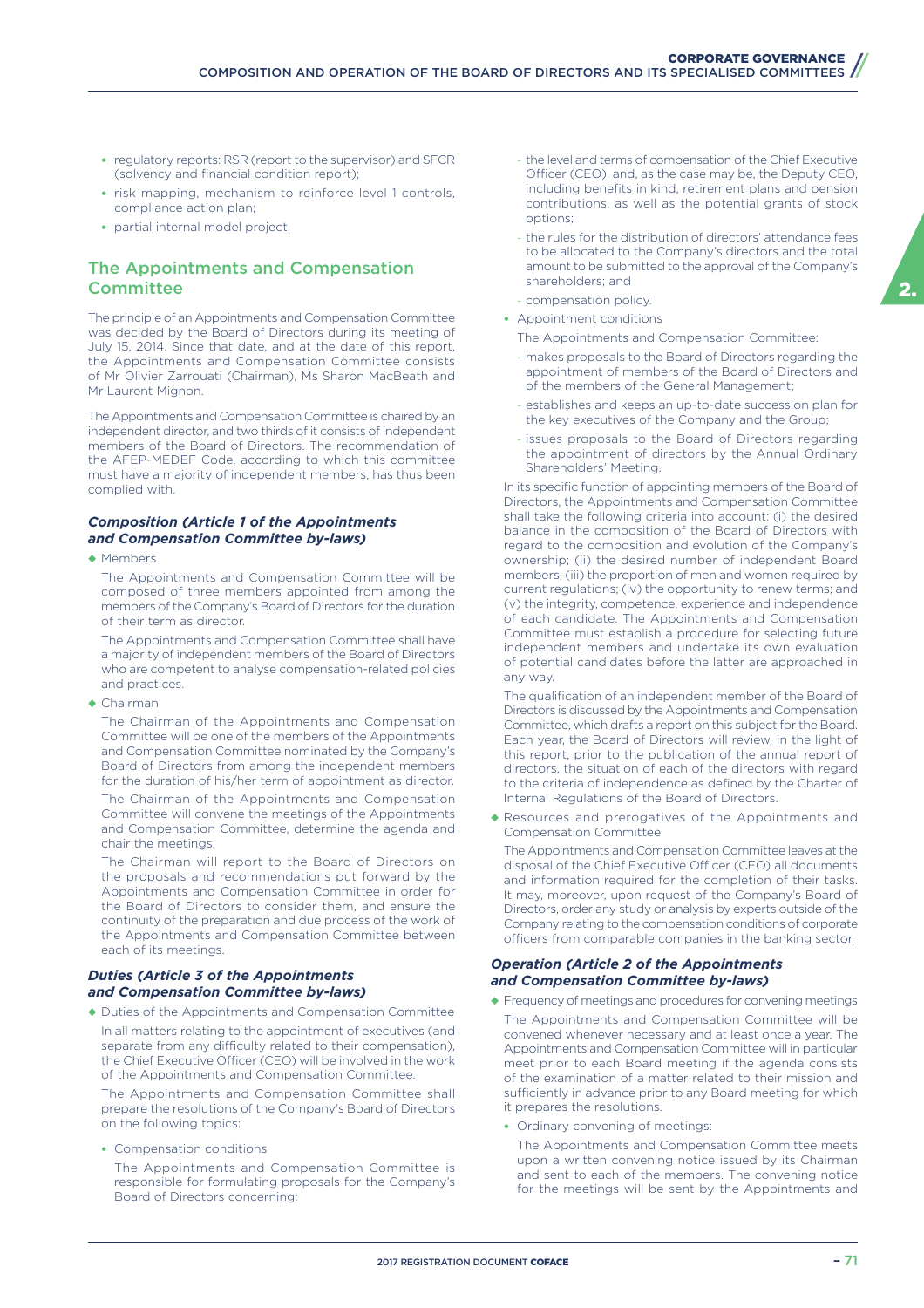Compensation Committee Secretary. The Chairman of the Company's Board of Directors may, as necessary, refer a matter to the Chairman of the Appointments and Compensation Committee and ask him to meet with said committee to discuss a specific agenda.

• Extraordinary convening of meetings:

Two members of the Appointments and Compensation Committee may ask its Chairman to convene a meeting of the committee to discuss a certain agenda or to add one or more points to the agenda in accordance with the limits and powers of said committee. In the event that the Chairman of the Appointments and Compensation Committee does not grant this request within a period of 15 days, the two members may convene the Appointments and Compensation Committee and set the agenda thereof.

• Form and timing of the convening of meetings:

The convening notice of the Appointments and Compensation Committee is sent to the members of the Appointments and Compensation Committee with reasonable prior notice and contains the detailed agenda for the meeting. The information allowing the members of the Appointments and Compensation Committee to issue informed advice during this meeting is sent to the members of said committee, to the extent possible, within a sufficient period prior to the meeting.

In case of emergency, the Appointments and Compensation Committee may be convened at any time by its Chairman, acting within the context of an exceptional procedure. In this case, the Appointments and Compensation Committee meeting does not need to comply with the time limits for the above convening notice as long as the emergency is declared in the convening notice and the information allowing the members of the Appointments and Compensation Committee to issue informed advice has been sent prior to the meeting.

◆ Attendance at meetings of the Appointments and Compensation **Committee** 

Only members of the Appointments and Compensation Committee may, as a matter of right, attend said committee's meetings. The Secretary of the Appointments and Compensation Committee also participates in these meetings.

## 2.1.9 FITNESS AND PROBITY POLICY

### Fitness

All persons that perform functions as director, effective manager, head of key functions, general manager of a branch, or who have the authority to sign on behalf of the Company, should be fit, under all circumstances, to implement a sound and prudent management based on their professional qualifications, knowledge and experiences.

The evaluation of fitness includes an evaluation of the professional diplomas and qualifications, relevant knowledge and experience in the insurance sector, as well as in the sectors of finance, accounting, actuarial services and management. The evaluation takes into account the different entrusted tasks.

Furthermore, to evaluate the fitness of members of the Board of Directors, their training and their experience with respect to their responsibilities are taken into account, in particular the

If any member is unable to attend a meeting of the Appointments and Compensation Committee, he or she may participate in it by phone or video conference.

◆ Quorum and majority rule

The Appointments and Compensation Committee cannot validly express its opinions and proposals unless at least half of its members (including the Chairman) are present.

No member of the Appointments and Compensation Committee may represent another member.

The opinions and proposals of the Appointments and Compensation Committee will be adopted if the majority of the members present, including the Chairman, vote in favour of adopting them.

◆ Secretariat and minutes of meetings

The Secretary of the Company's Board of Directors is responsible for the secretariat of the Appointments and Compensation Committee.

The opinions and proposals of the Appointments and Compensation Committee will be written in a report, one copy of which will be addressed to all the members of the Appointments and Compensation Committee and, if necessary, to the directors of the Company.

#### *Activity of the Appointments and Compensation Committee*

The committee met three times in 2017. The average participation rate was 100%.

It examined and/or set:

- ◆ compensation of the Chief Executive Officer;
- ◆ a Long-Term Incentive Plan for the Chief Executive Officer and certain employees;
- ◆ examination of a succession plan;
- ◆ talent review; and
- ◆ the cooptation of two new directors to the Board of Directors, one of which sits on the Audit Committee.

experience acquired as Chairman of a Board or a committee. In assessing each person, the evaluation also takes into account the fitness, experience and responsibilities of the other members of the Board of Directors. When terms of office have been previously exercised, fitness is presumed owing to the experience acquired. For new members, the evaluation takes into account the training that they can have throughout their term of office.

### **Probity**

Evaluating the probity of a person includes an evaluation of his/ her honesty and financial strength, based on tangible elements concerning his/her character, personal behaviour and professional conduct, including any relevant element of a criminal, financial or prudential nature, for the purpose of this evaluation.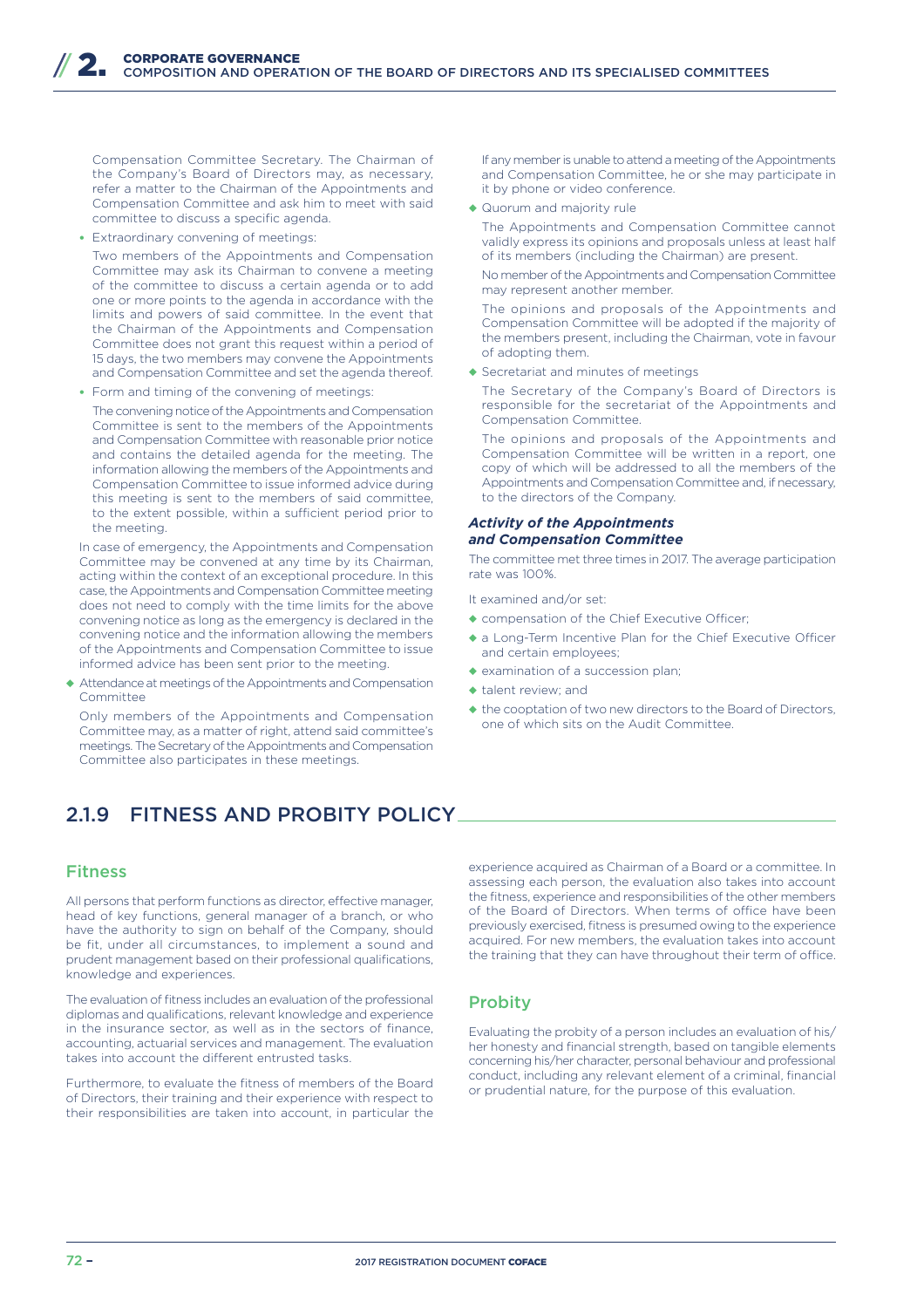The functions of director, effective manager, head of key functions, general manager of a branch, or the authority to sign on behalf of the Company cannot be performed by any person who has been the subject less than ten years previously of:

- ◆ a final sentence;
- ◆ a final measure of personal bankruptcy or any other final prohibition measure.

Persons performing the functions of director, effective manager, head of key functions, general manager of a branch, or who have

the authority to sign on behalf of the Company, are required to provide as proof, for citizens of other Member States, a declaration of absence of bankruptcy and a police record or, failing that, an equivalent document issued by a competent judicial or administrative authority of the original Member State or origin of these foreign citizens.

This fitness and probity policy will be applied by all direct or indirect subsidiaries of Coface and may be adapted in line with any stricter local regulations in this area.

## 2.1.10 PREVENTION RULES APPLICABLE TO DIRECTORS IN RESPECT OF CONFLICTS OF INTEREST

Pursuant to the Director's Ethics Charter, which can be consulted on the website http://www.coface.com/Group/Our-organisation in the tab on the Board of Directors, the director must inform the Board of Directors of any conflict of interests, including potential ones, in which he or she may be directly or indirectly involved. The director shall refrain from participating in debates and decision-making on the subjects concerned.

The director shall also inform the Chairman of the Appointments and Compensation Committee of any intention to accept a new term of office in a listed company that does not belong to a group of which the director is an executive, in order to allow the Board of Directors, at the proposal of the Appointments and Compensation Committee, to decide, if necessary, whether such an appointment would be incompatible with being a director of COFACE SA.

The director shall inform the Chairman of the Board of Directors of any conviction for fraud, any indictment and/or public sanction, and any prohibition to manage or govern that may have been issued against him/her, as well as any bankruptcy, sequestration or winding-up proceedings in which he/she may have been involved.

## 2.1.11 STATEMENT OF CONFLICTS OF INTEREST

To the Company's knowledge, there is no service contract binding the members of the Board of Directors to the Company or to one of its subsidiaries and providing for the award of benefits.

To the Company's knowledge, there are no familial ties between the members of the Board of Directors and the other executive corporate officers of the Company.

To the Company's knowledge, none of the members of the Board of Directors have been convicted of fraud during the last five years. None of these people have participated as a manager in a bankruptcy, sequestration or winding-up proceedings during the last five years, and none of these people were subject to an incrimination and/or an official public sanction pronounced by a statutory or regulatory authority (including designated professional bodies). None of these people were prevented by a court from acting as a member of an administrative, management or supervisory body of an issuer, nor from taking part in the management or performance of business of an issuer during the last five years.

To the Company's knowledge there are not, as of the date of this registration document, any potential conflicts of interest between the duties of the members of the Board of Directors and the executive officers of the Company, as regards the Company and their private interests.

To the Company's knowledge, no pact or agreement has been entered into with any shareholders, customers, suppliers or other parties by virtue of which any member of the Board of Directors or any executive officer of the Company has been appointed in such capacity.

As of the date of this registration document, no restrictions have been accepted by the members of the Board of Directors or the managing corporate officers of the Company as concerns the disposal of their interests in the Company's share capital, with the exception of the rules relating to the prevention of illegal insider trading and the recommendations of the AFEP-MEDEF Code imposing a share retention obligation.

2.